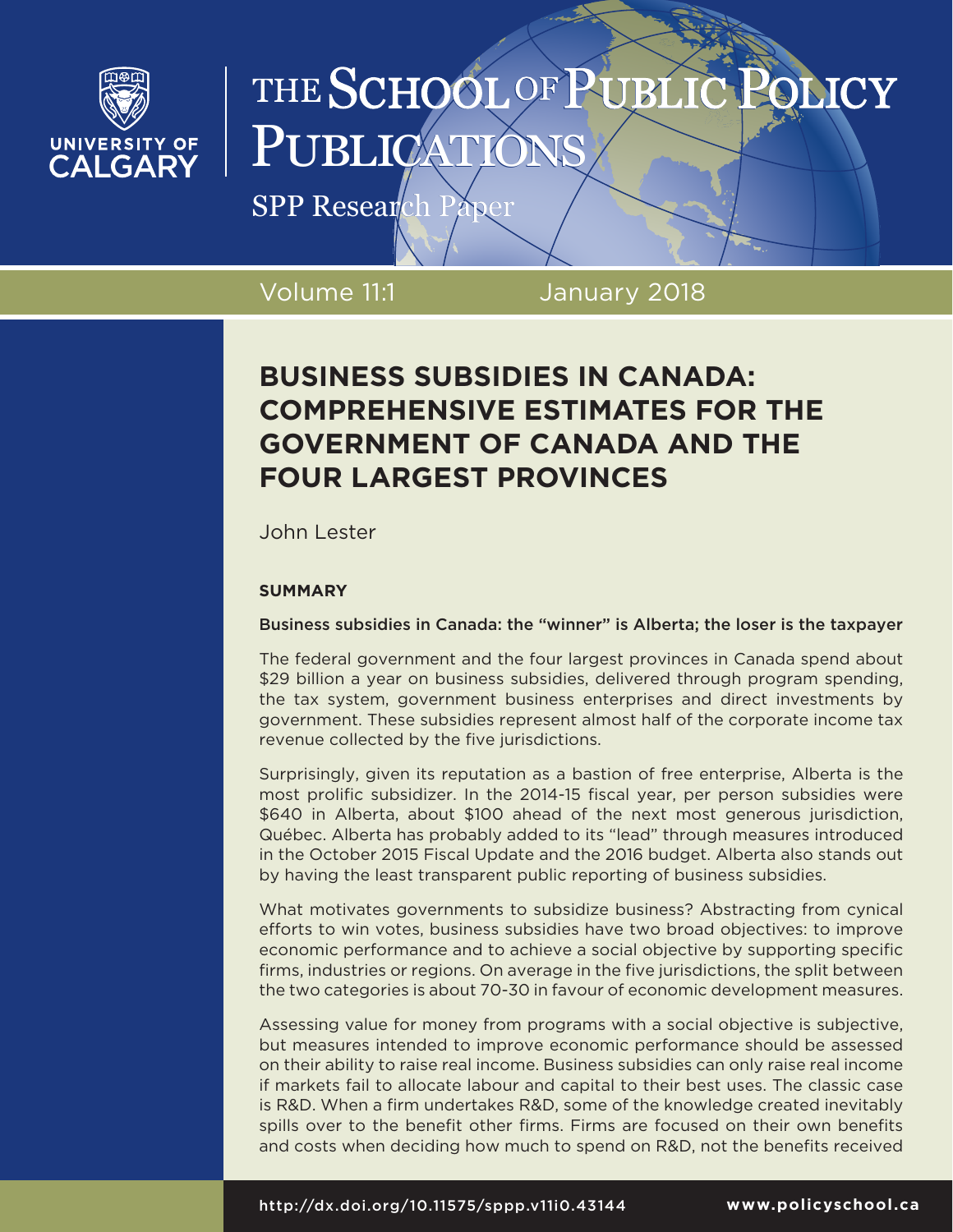by other firms, so society has an interest in encouraging additional R&D. While markets generally do a good job allocating capital to its most productive uses, governments express concern about the ability of small firms to access external financing. Just over half of business subsidies are intended to address these two issues.

Governments also provide subsidies in order to create what are often described as "good jobs," meaning employment in high-wage, high-productivity industries. There is ample evidence that wages differ by sector even after differences in worker skills and working conditions are taken into account. That opens up the possibility that subsidizing high-wage jobs will make us better off. Almost 10 per cent of government subsidies are pursuing "industrial policy" objectives.

But real income won't necessarily go up, even in these circumstances. Benefit-cost analyses of key programs suggest that, at best, only a third of subsidies intended to raise real income achieve their objective. The main reason these subsidies are unsuccessful is that they have to be funded, either by raising taxes or cutting program spending, both of which harm economic performance. And avoiding the pitfall of excessive subsidization can be challenging. For example, small firms performing R&D get about 43% of their funding from governments, which is substantially beyond an effective level. Industrial policy measures are particularly tricky to get right. Governments have to identify sectors and firms that pay a premium for a given set of skills and working conditions, determine the subsidy that generates a social benefit net of the costs of providing assistance and avoid transferring income from low to high-wage taxpayers.

With so much money at play, business subsidies should be reported more transparently and managed more effectively. For greater transparency, governments should prepare a comprehensive annual report on business subsidies delivered through program spending, the tax system and through the activities of government business enterprises. The report would describe the programs, state their objectives and report funding levels. When discussing program objectives, the report should set out in general terms the expected benefits and costs of government intervention and discuss who benefits from the measure and who is expected to pay for it. Making a commitment to set out the expected benefits and costs of all new business subsidies as they are introduced might prevent the worst offenders from being implemented in the first place.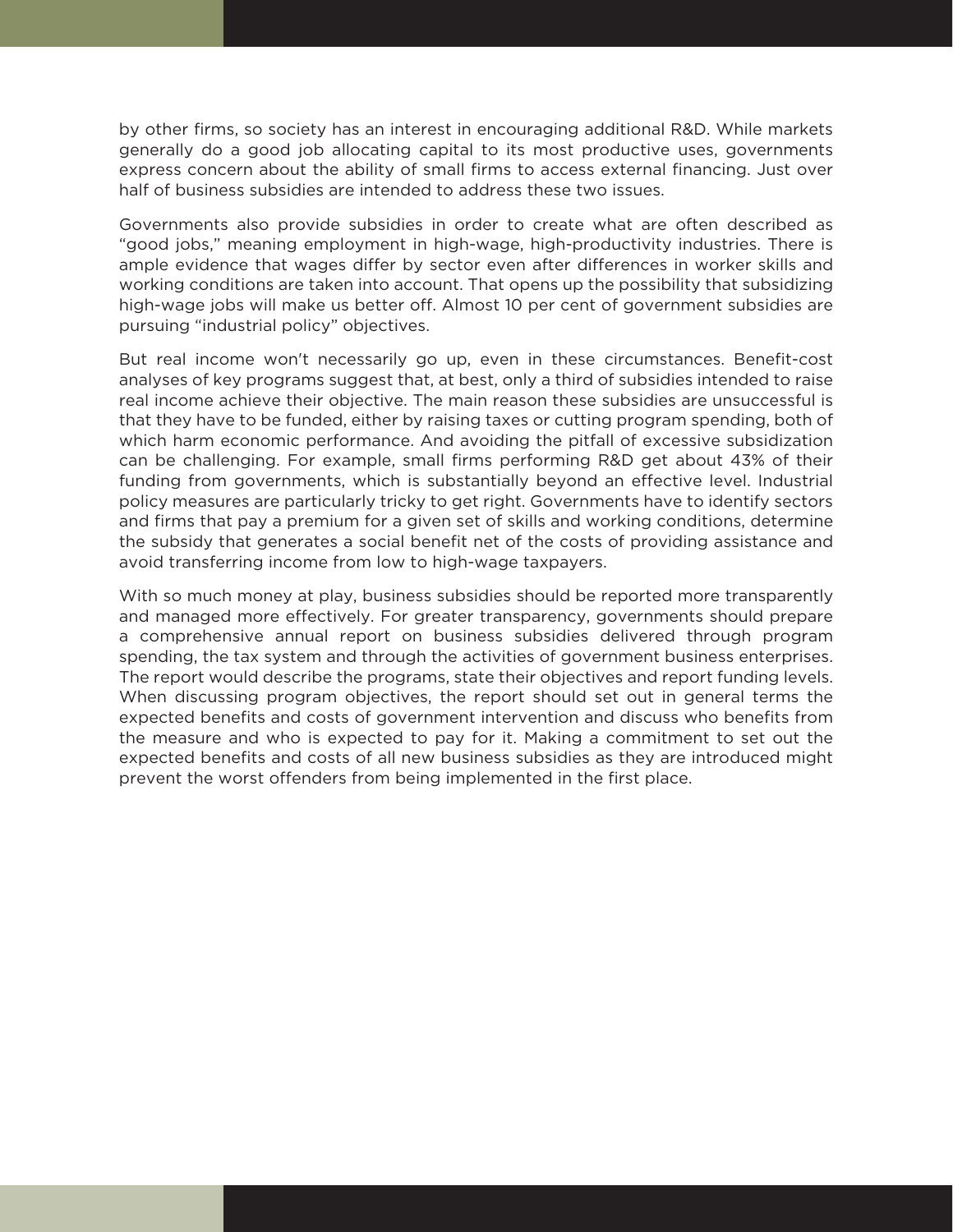## **SUMMARY**

Governments provide support to business through a number of channels, including spending programs, the tax system, direct investment and the activities of government business enterprises. This paper presents the first comprehensive estimates of such assistance, or "business subsidies," for the federal government and the four largest provinces: British Columbia (B.C.), Alberta, Ontario and Quebec. The paper provides a snapshot of overall business subsidies in 2014–15, the latest year for which data are available for all five jurisdictions. A 10-year perspective is also provided for all jurisdictions except Alberta, which began publishing tax expenditure estimates in 2013. The paper provides assessments of some key programs and makes recommendations for improving the way business subsidies are reported by governments.

Federal government business subsidies amounted to \$14 billion in 2014–15. Business subsidies amounted to \$14.6 billion in the four provinces. Per capita subsidies were largest in Alberta at \$640 and lowest in B.C. and the federal government, with both at \$390. The tax system is by far the preferred delivery vehicle in all jurisdictions except Quebec, accounting for almost half to two-thirds of overall subsidies. Subsidies are highly concentrated in all jurisdictions except Quebec. For example, small business accounts for about 40 to 60 per cent of business subsidies in all jurisdictions except Quebec, where the small-business share is just under 20 per cent. Budgets tabled since 2014–15 suggest that the level of business subsidies will remain relatively stable in the near term in B.C. and Quebec. Increases are likely in Ontario and at the federal level. Announced increases in Alberta are more substantial, particularly when measured on an accrual basis.

Over the 10-year period ending in 2014–15, federal real per capita subsidies rose substantially during the economic downturn but were trimmed sharply thereafter. The net change over the period was a decline of nine per cent. Subsidies in Quebec had a similar profile, but the increase was more substantial and the reduction more subdued. The net increase over the period was 25 per cent. Real per capita subsidies in Ontario were on an upward trend until 2012–13; small reductions in the following two years resulted in a net increase of 43 per cent over the 10-year period. In B.C., there was a sharp downward correction to business subsidies in 2006–07, but this was almost completely offset by increases over the three years ending in 2014–15.

Governments provide business subsidies for a number of reasons, including to address market failures, to promote high-wage, high-productivity industries and to transfer income. Measures in the first category clearly have the potential to improve economic performance, with the impact depending on the size of the benefits relative to the costs of providing assistance. There is much less of a consensus on the ability of measures in the second category, which are often labelled "industrial policies," to improve economic performance, primarily because governments have to choose which industries and firms to support. About 70 per cent of business subsidies fall into the first two categories. Benefit-cost analyses of key programs suggest that, at best, only a third of spending in these categories, or about a fifth of overall subsidies, succeeds in raising real income.

Governments should be more transparent in reporting business subsidies. Quebec and the federal government provide the most useful information on subsidies. Both of these governments classify program-spending subsidies by recipient class: businesses, individuals, non-profits and other levels of government. Quebec takes the additional step of identifying subsidies received by business both directly and indirectly through other levels of government and non-profit organizations. This approach should be adopted by other jurisdictions. On the other hand, Quebec undertakes a substantial fraction of its spending on subsidies through special funds, most of which provide only minimal detail on revenues and expenditures. It is therefore difficult to identify the beneficiaries of their spending. The federal government and Quebec both publish comprehensive documentation of tax expenditures. Quebec presents estimates for all tax bases while the federal estimates do not include excise taxes, a deficiency that should be remedied. The federal estimates are available in digital format for an extended historical period, which is an example for other jurisdictions to follow.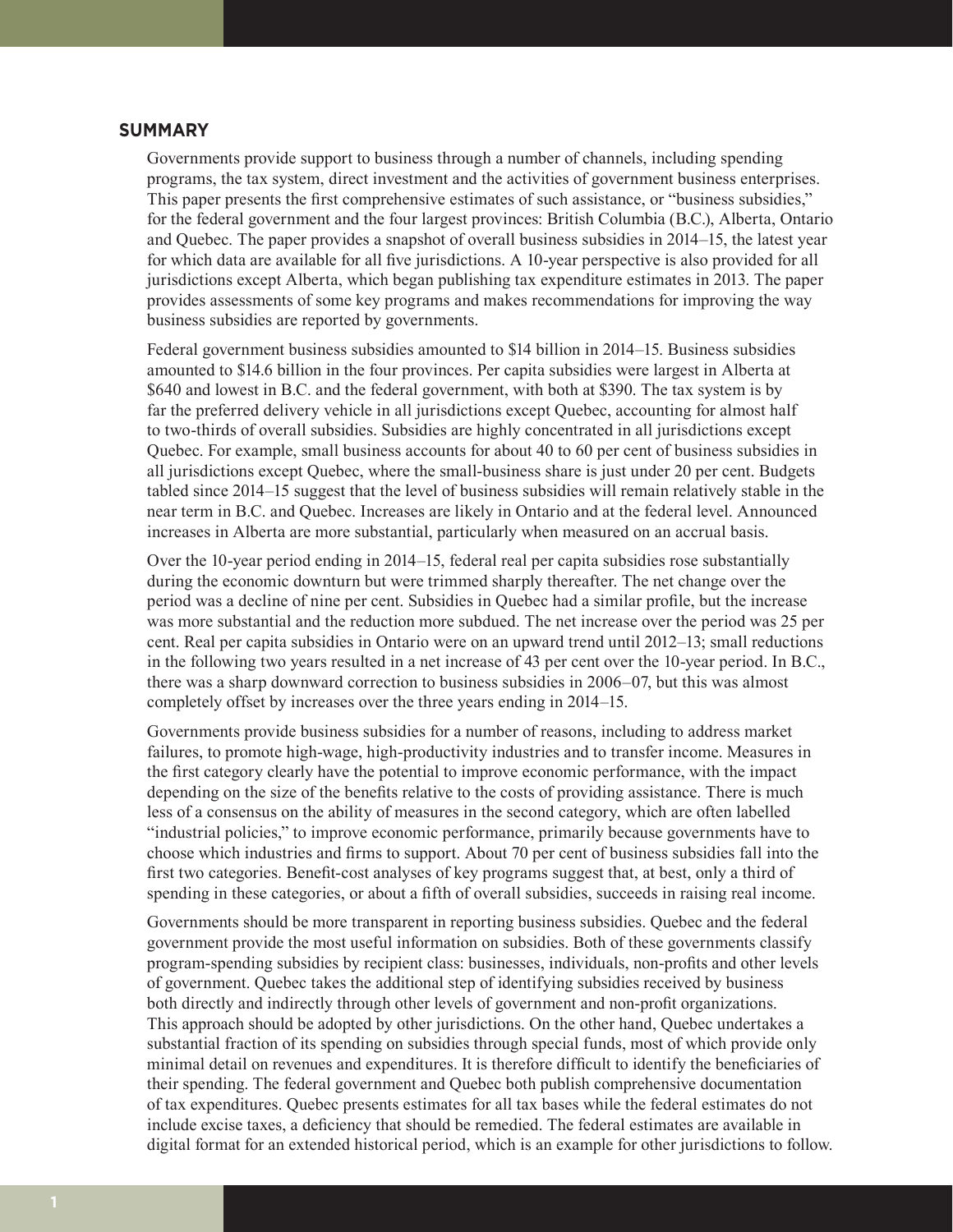Subsidies delivered through spending programs are reasonably well documented in B.C. and Ontario, but the amount received by business, either directly or indirectly, is not identified. Alberta reports subsidies by ministry, but the data are not presented by program, which is a serious lack of transparency. As a result, the only way to determine business subsidies delivered through program spending in Alberta is to file access to information requests. Ontario, Alberta and B.C. provide comprehensive estimates of tax expenditures. However, documentation is less detailed in the Ontario accounts than for Quebec or the federal government and is sparse for Alberta and B.C. All three jurisdictions present estimates for a single year in their annual publications. These provinces should adopt the reporting standards of the federal government and Quebec.

# **1. INTRODUCTION**

In this paper, I present estimates of assistance, or subsidies, provided to private businesses by the government of Canada and the four largest provinces: British Columbia (B.C.), Alberta, Ontario and Quebec. These four provinces account for about 85 per cent of Canada's GDP and population. The estimates in this paper are comprehensive in the sense that they include measures delivered through direct spending programs, through the tax system, through direct investments in firms, through loan-guarantee programs and through the activities of government business enterprises (GBEs). The assistance, or burden, of regulatory initiatives is not included. In order to develop the estimates, I supplemented publicly available information on business subsidies with data obtained from access-to-information requests. In addition, I examined the annual reports and financial statements of GBEs to determine the extent that their activities effectively subsidize business and quantified the amount of the subsidy.

The next section of the paper reviews the rationales for government intervention. A discussion of the data sources and methodology used in the study is presented in Section 3, which also includes recommendations for improving how governments report business subsidies. Section 4 provides a snapshot of overall business subsidies in 2014–15. Subsidies are classified by delivery instrument, sector, activity and rationale. Section 5 summarizes developments in business subsidies since 2014– 15. A 10-year perspective is provided in Section 6 for all jurisdictions except Alberta, which began publishing tax expenditure estimates in 2013. An assessment of some key programs is presented in Section 7. The last section contains concluding remarks.

# **2. RATIONALES FOR SUBSIDIZING BUSINESS**

Governments provide subsidies, or more generally, intervene in markets for a number of reasons. One rationale is to correct market failures, which could arise from externalities, asymmetric information or other market imperfections. Externalities arise when prices do not capture all the costs and benefits of economic activity. The classic positive externality is investment in R&D, which occurs because R&D performed by one firm inevitably leaks out and provides (unpaid) benefits to other firms. Since firms cannot capture all of the benefits from the R&D they perform, the amount undertaken will be too low from society's perspective, so a subsidy may be justified. Governments may also see positive externalities in promoting national culture or national selfsufficiency in certain products. The classic negative externality is pollution, which is addressed with both tax measures and subsidies.

Asymmetric information problems arise in two circumstances. The problem of hidden information occurs when the two sides of a transaction have different information about a product's quality or the riskiness of an investment; this is known as an adverse-selection problem. The second type of asymmetric information problem arises from hidden actions: one of the parties to a transaction can take actions that are not observable by the other party and which can affect product quality or the riskiness of an investment. This is known as moral hazard or as a principal-agent problem. The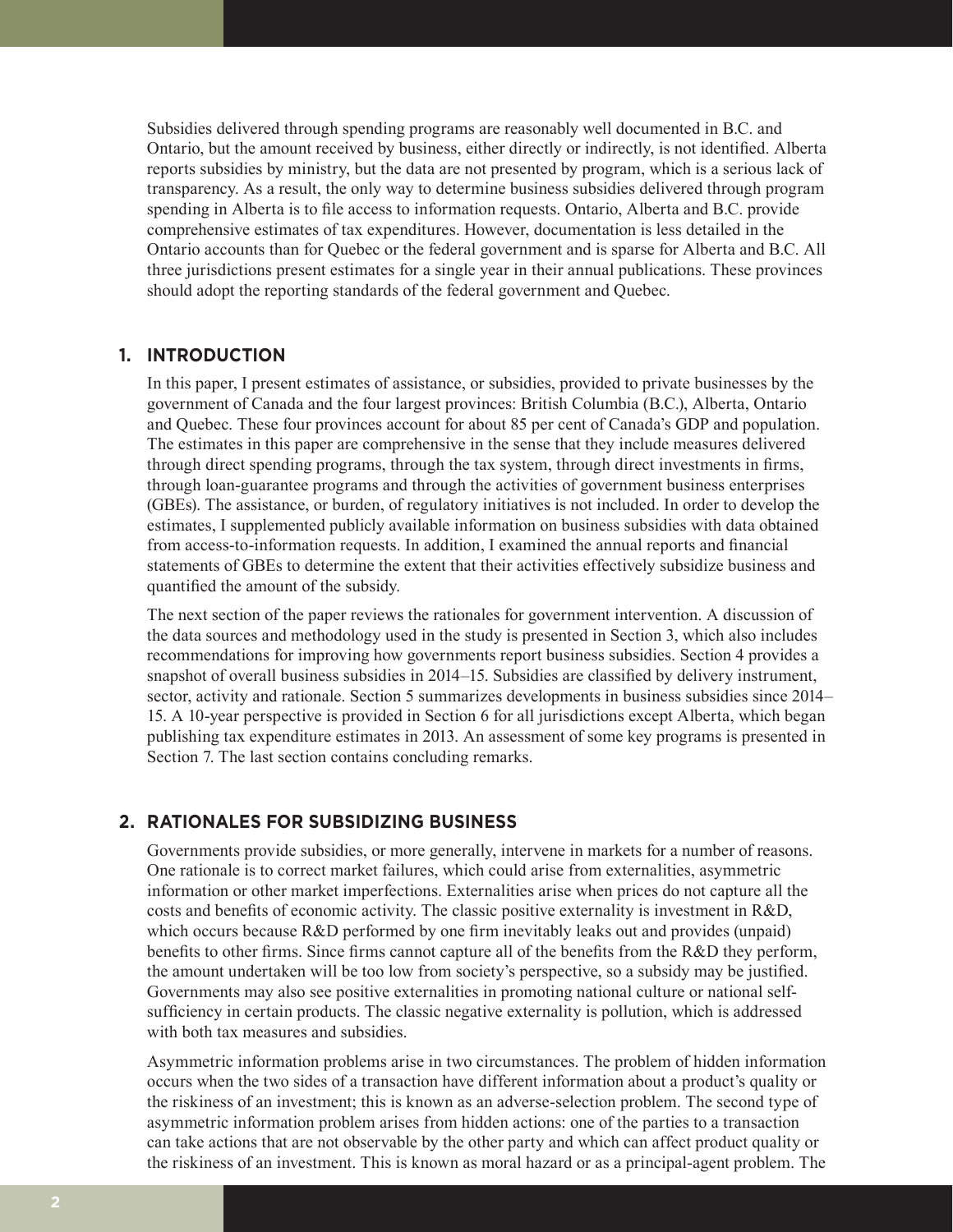impact of asymmetric information is particularly severe for innovative firms due to the complexity of their activities. Further, the impact of asymmetric information varies across capital markets, likely causing underinvestment by startup entrepreneurs and overinvestment in the venture capital segment of risk capital.<sup>1</sup> Subsidizing access to capital by startup entrepreneurs is therefore more likely to improve economic performance than is subsidizing venture capital.

Governments also provide subsidies in order to create what are often described as "good jobs," meaning employment in high-wage, high-productivity industries, which could be established or nascent. Such policies could only be successful in the presence of imperfectly competitive, or at least incomplete, markets, which would allow a subsidy-induced reallocation of labour and capital to improve economic outcomes. There is a substantial body of evidence documenting large and persistent inter-industry wage differentials that do not appear to be caused by differences in labour quality (Lester, Forthcoming), which suggests that the minimum condition for a successful intervention is met. Nevertheless, the majority view in the economics profession is that "industrial policies" harm rather than help economic performance,<sup>2</sup> reflecting doubts on the ability of governments to choose appropriate targets and the fact that there are substantial costs associated with providing assistance.

Another rationale for targeted intervention by government is to improve the trade-off between efficiency and protecting the tax base that often occurs when designing the tax system. Some otherwise sound policies cause unintended revenue losses and recovering the lost revenue results in a net loss in efficiency. One example is the treatment of profit and losses: profits are taxed as earned, while there are limitations on the deductibility of losses. This asymmetric treatment raises the effective tax rate on startups and other unprofitable firms. In principle, efficiency would be enhanced by ensuring that business losses affect net income as they are incurred, up to the point of refunding losses to non-taxable firms. In practice, however, such a policy would encourage multinational firms to book more losses in a country providing refundability, which would reduce revenue without any improvement in efficiency.<sup>3</sup> Policies such as flow-through-share deductions are intended to improve tax efficiency by treating profits and losses more symmetrically, while limiting the scope for unintended revenue losses by restricting eligibility by firm size and sector.

The taxation of capital gains also involves a compromise between efficiency and protecting the tax base. As discussed by Mintz and Richardson (1995) taxation of capital gains can give rise to double taxation. This occurs, for example, when an innovation raises the expected profitability of a firm, thereby increasing the value of its shares. If the shares are sold, the additional income generated by the innovation will be taxed twice: once as a capital gain and a second time when it is distributed as dividends. That is, taxing both the present value of the higher income stream and the stream itself results in double taxation. Exempting capital gains in these circumstances would improve efficiency. On the other hand, exempting capital gains makes it harder to protect the revenue base, even if the exemption is restricted to gains on business shares. For example, firms would have an incentive to use share buy-backs to substitute tax-free capital gains for dividends. Restricting the capital gains exemption to small firms reduces the importance of unintended revenue losses because the scope for international profit shifting is limited and because many small businesses are unprofitable.<sup>4</sup>

Governments also intervene to promote equity by redistributing income. For example, a number of programs provide subsidized agricultural income insurance, which effectively transfers income to farmers from other taxpayers while sustaining agricultural production. There is a similar outcome when governments use business subsidies to retain or attract economic activity in specific

*<sup>1</sup>* See Lester (2017a)

<sup>&</sup>lt;sup>2</sup> For a review of the theoretical underpinnings of and the empirical support for industrial policies see Pack and Saggi (2006)

<sup>&</sup>lt;sup>3</sup> For a more detailed discussion see Mintz et al. (1997)

*<sup>4</sup>* In 2009, about two-thirds of firms eligible to claim the small business deduction did not do so because they did not have positive active business income. The source is unpublished data from Dachis and Lester (2015).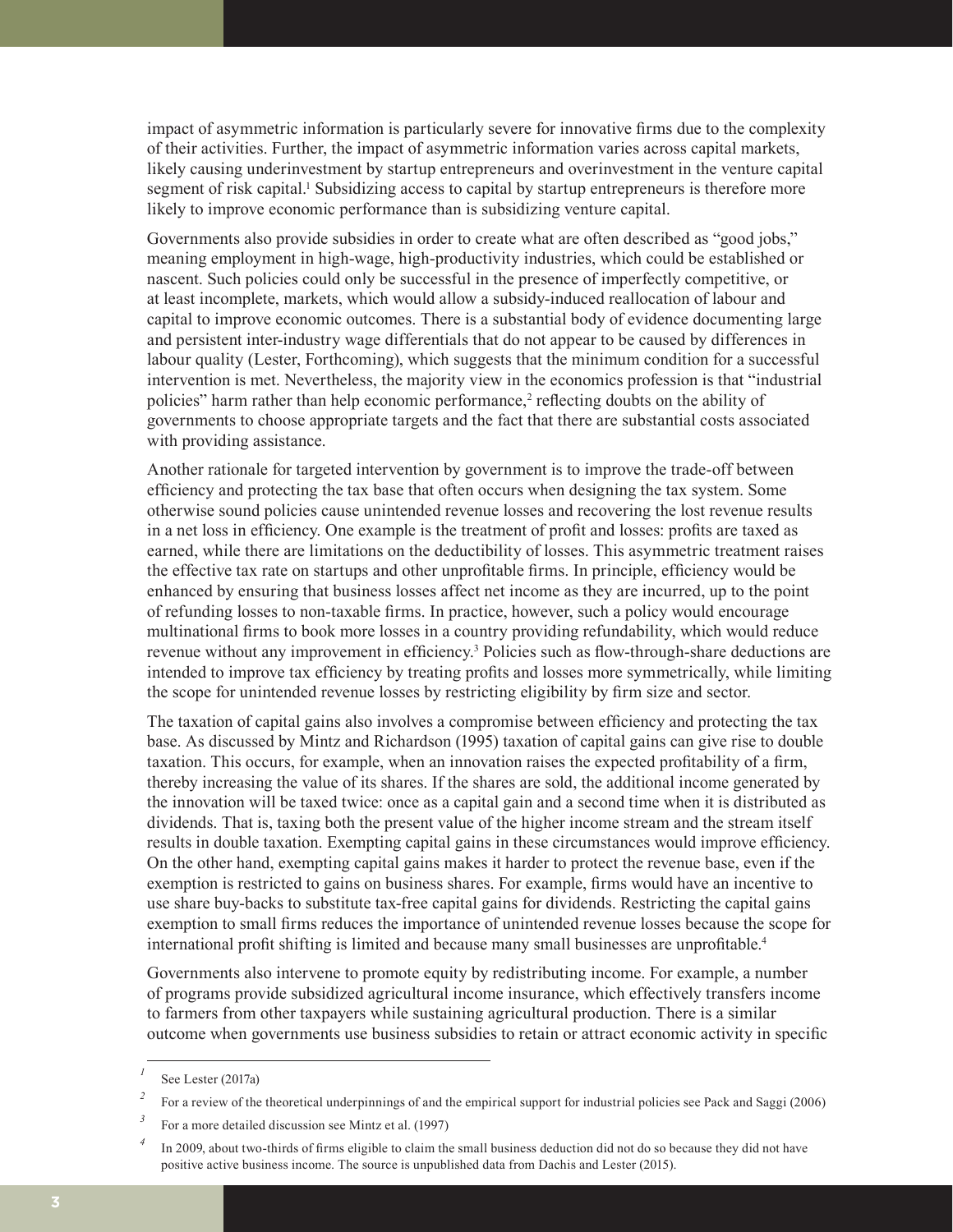regions. While there is an efficiency argument supporting regional development subsidies,<sup>5</sup> altering the market-determined spatial distribution of economic activity will generally result in lower overall income along with an income transfer to residents in the subsidized region from other taxpayers. Another example is assistance paid to firms or individuals in order to help them adjust to structural changes, such as import competition or technological change. In each of these examples, the government is providing income support without expecting an improvement in economic performance. There is a deliberate policy choice in favour of equity over efficiency.

# **3. DATA SOURCES AND METHODOLOGY**

Governments subsidize business through spending programs, through tax measures and by making what are typically described in the public accounts as "loans, investments and advances" to government-controlled entities and private sector firms. Most of these investments are made in government-controlled entities, and more specifically in government business enterprises (GBEs). These GBEs may subsidize business by providing goods or services without recovering the full cost of capital employed or by purchasing goods and services at preferential prices. As a result, the activities of GBEs are considered a distinct source of subsidies, separate from other loans, investments and advances, which are described as "direct investment." In contrast to spending programs and tax measures, supplementary calculations are required to determine the subsidy arising from the activities of GBEs and direct investment in firms.

Business subsidies in this study include all measures with an economic objective. Also included are agricultural insurance programs and regional development measures, both of which have economic objectives, but which also provide income support. Subsidies supporting Canadian culture are excluded since they are not expected to contribute to better economic performance. Subsidies promoting more efficient use of energy are also excluded on the grounds that their primary objective is to protect the environment.<sup>6</sup> Finally, not all of the business subsidies provided by GBEs are included in this study. In particular, any subsidy arising from GBEs providing infrastructure services, such as port management, are excluded. Some measures that support activity of a specific sector without involving payments directly to firms are included in the estimates. For example, programs promoting tourism or providing funding for marketing activities in other sectors are included in business subsidies, providing that funding comes from general revenues rather than an industry levy.

Following adoption of a Public Sector Accounting Board standard in 2012, refundable tax credits are classified as program spending by the federal government and all provinces. The extent to which refundable tax credits are integrated in the public accounts varies by jurisdiction. The treatment in the Ontario public accounts appears to be the most complete, with refundable tax credits appearing as program spending by the relevant department. In this study, refundable tax credits are included in subsidies delivered via program spending, while non-refundable credits are part of tax-based spending.

The subsidy estimates in this paper should not, in principle, include delivery (administration) expenses. Fortunately, only subsidies delivered through direct spending programs in Quebec are gross of administration expenses.

*<sup>5</sup>* The efficiency argument for regional development programs is that depopulation will require public infrastructure (schools, hospitals, etc.) to be rebuilt elsewhere; to the extent that firms and households do not pay the full cost of building public infrastructure elsewhere, society bears some of the adjustment costs and some of these public funds could be allocated to sustaining regional activity.

*<sup>6</sup>* This distinction glosses over the fact that in many cases protecting the environment also promotes economic development.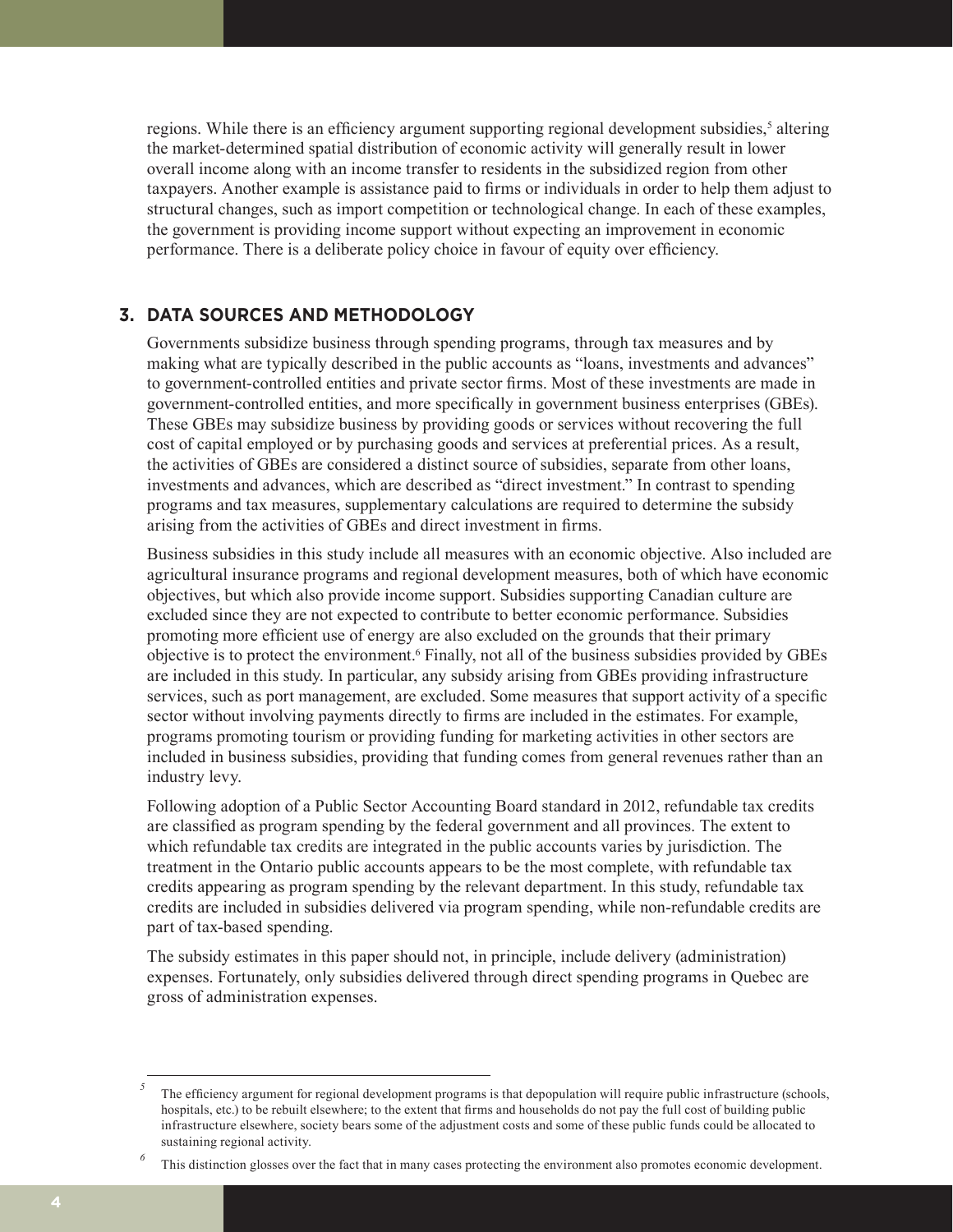#### 3.1. Program spending

All jurisdictions except Alberta publish information on subsidies by department and program in their public accounts, but only the federal government and Quebec present the data by major recipient — individuals, business, non-profit entities, and other levels of government.<sup>7</sup> In addition, the federal public accounts present this information for agencies, such as the Atlantic Canada Opportunities Agency, as well as for direct departmental activities. The federal government and Ontario recently began publishing subsidies by program and department in digital format.<sup>8</sup> This information is available for the most recent five years for the federal government and for the two most recent years for Ontario.<sup>9</sup>

The federal public accounts include substantive program descriptions. Unfortunately, the subsidies data are presented by general recipient class at the department/agency level, not at the program level. Program-level data on subsidies by recipient class were obtained through access to information requests to all departments and agencies reporting subsidies to business. Program descriptions in the public accounts and additional information available in the Report on Plans and Priorities document published annually by each department were used to identify business subsidies and to estimate the proportion of payments to non-business entities that are ultimately received by business.

For example, the federal public accounts report subsidies received directly by business amounting to \$2.4 billion in the 2014–15 fiscal year, but about a third of that amount consisted of programs with a non-economic objective, such as aboriginal land-claims settlements, measures to protect the environment and support for cultural industries. On the other hand, payments received directly by business understate the amount of subsidies. In 2014–15, the federal government transferred about \$600 million to provincial governments to fund cost-shared programs in agriculture, which was ultimately received by business.<sup>10</sup> In addition, some of the transfers to non-profit entities were ultimately used to subsidize business. For example, Western Economic Diversification works with non-profit entities that deliver subsidies to business. After eliminating subsidies that did not have an economic objective and adding subsidies delivered by other levels of government and non-profit entities, federal business subsidies delivered via departmental program spending amounted to \$2.9 billion in 2014–15. Refundable tax credits, which are included in program spending, raised the total to \$4.5 billion.

Federal business subsidies provided through departmental spending programs take two general forms: grants and contributions. Grants are unconditional subsidies; recipients are not required to report on the use of funds and are not audited. Contributions are subject to performance conditions and recipients must report on the use of funds; they are also subject to audit. Contributions may be non-repayable, or repayable with or without conditions. Non-repayable and conditionally repayable contributions are included in subsidies as they are made. Unconditionally repayable contributions are considered loans. Recoveries of conditionally repayable contributions are included in departmental revenues. In this study, these repayments are deducted from subsidies to avoid overstating subsidy payments; they represent a small share of total subsidies but are significant in several programs.

*<sup>7</sup>* This information is presented by department in Volume 2 of the federal and Quebec public accounts.

*<sup>8</sup>* The federal and Ontario online databases can be accessed at http://www.tbs-sct.gc.ca/ems-sgd/edb-bdd/index-eng. html#start and https://www.ontario.ca/data/public-accounts-volume-1-data.

<sup>&</sup>lt;sup>9</sup> B.C., Alberta and the federal government publish data on transfers by individual recipient in digital format, but this information cannot easily be used to identify total subsidies received by business.

This information is presented in Section 9, Volume 3 of the public accounts of Canada.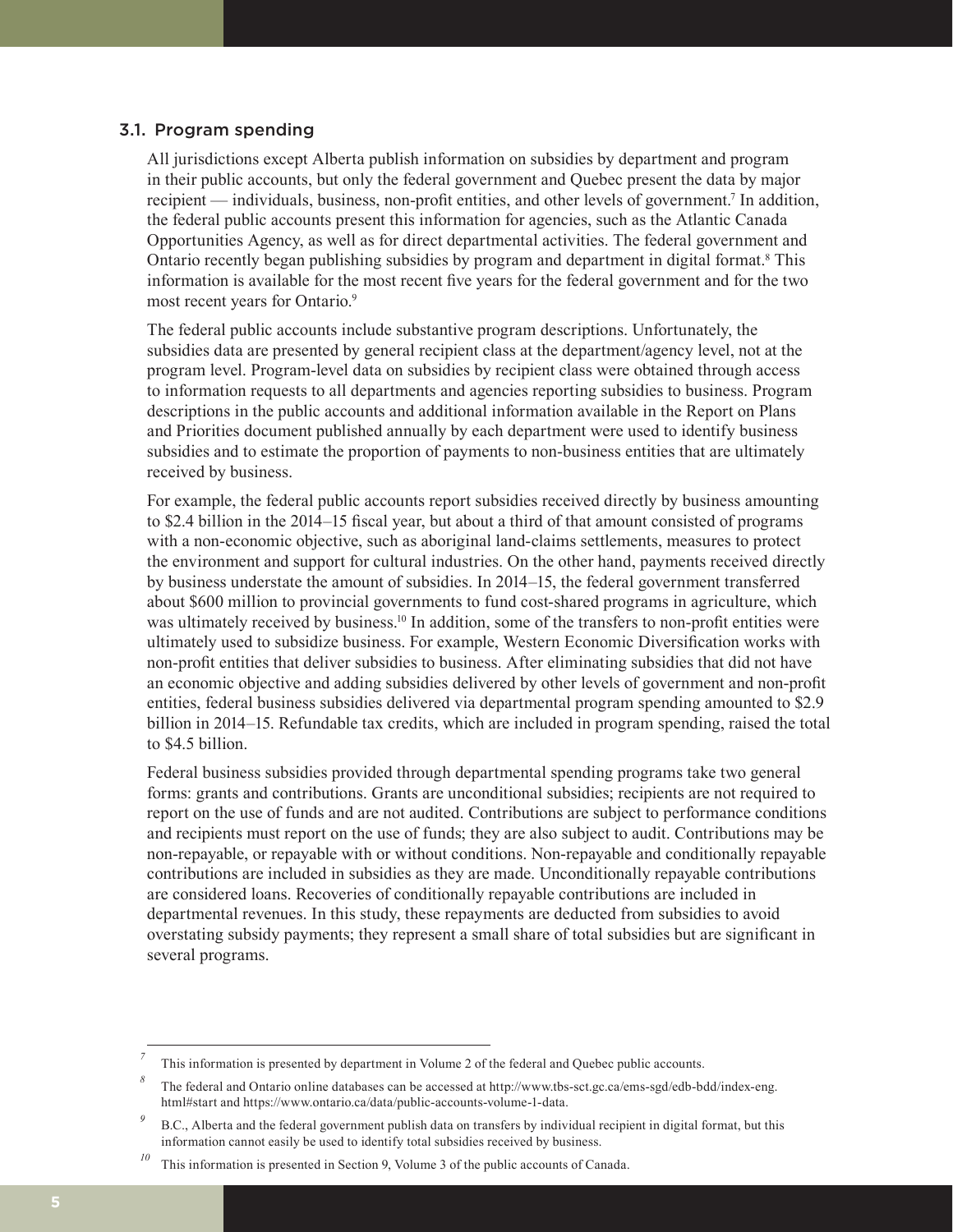The Quebec public accounts do not contain program descriptions. Brief descriptions appear in the Quebec Expenditure Budget,<sup>11</sup> but these are not always sufficient to determine program objectives. Fortunately, the public accounts<sup>12</sup> provide reasonably detailed data on subsidies by program and department. Further, these subsidies include payments received directly and indirectly by firms. As a result, business subsidies can be identified with a high degree of confidence. On the other hand, Quebec makes use of a substantial number of special funds<sup>13</sup> to deliver spending programs. Only general information on the transactions made by these funds are included in the Quebec public accounts. Some funds, such as the Economic Development Fund, publish separate financial statements and details on spending are available in the annual report of the responsible department. In other cases, such as the Natural Resources Fund, the required information could only be obtained through access to information requests. Finally, in contrast to the other jurisdictions, the value of business subsidies delivered by departments includes administration costs.

The Quebec public accounts report business subsidies delivered through broadly defined spending programs amounting to \$1.7 billion in fiscal 2014–15. However, less than half of this amount is included in subsidies as defined in this paper. For example, subsidies to commercial day-care centres and ambulance services amounted to about \$900 million. A further \$440 million was transferred to a GBE, La Financière agricole de Québec, so business subsidies delivered directly by departments amounted to \$260 million in 2014–15. Subsidies delivered through special funds, such as the Economic Development Fund, are almost 70-per-cent larger than direct spending subsidies, bringing total subsidies delivered by departments to \$700 million in 2014–15. Business subsidies delivered through refundable tax credits amounted to about \$1.6 billion.

Ontario publishes a detailed breakdown of spending, including subsidies, by ministry and program in the public accounts. Ontario makes substantial use of special funds to deliver subsidies; these amounts are clearly identified in the public accounts. Information by broad category of recipient is not available. Ontario also includes the subsidy component of loans in program spending. That is, when loans are made on preferential terms, the value of the interest incentive is included as a subsidy in program spending. An example is \$1.4 million in interest incentives provided through loans by the Strategic Jobs and Investment Fund.

Descriptions of broad spending categories by ministry are included in the public accounts. These descriptions, along with the names of specific subsidy programs, can be used to identify subsidies to business. Such an approach is likely to overstate business subsidies because not all payments under these programs will be received by business. The subsidy estimates reported in this study for the period up to 2013–14 were obtained through an access to information request to the Ministry of Finance. There does not appear to be any attempt to eliminate subsidies received by non-business entities in compiling these estimates. Estimates of subsidies received by business in 2014–15 were developed by reviewing program descriptions in the public accounts, supplemented with estimates contained in a review of economic support programs in a 2015 report by Ontario's auditor general.<sup>14</sup> Business subsidies delivered directly by departments amounted to \$975 million in 2014–15, while subsidies delivered through refundable tax credits amounted to \$800 million.

B.C. presents subsidies by program and department in the public accounts, but information by broad category of recipient is not available. Although program descriptions are not available in the public accounts, they are provided in the expenditure budget (the "Estimates").15 The public accounts also provide the aggregate value of subsidies related to natural resources and economic

*<sup>11</sup>* Available at: http://www.tresor.gouv.qc.ca/fileadmin/PDF/budget\_depenses/14–15/ AnnualExpenditureManagementPlansDepartmentsBodies.pdf.

*<sup>12</sup>* Volume 2, Section 3.

<sup>&</sup>lt;sup>13</sup> Some of these funds have similar characteristics to federal agencies, such as the Atlantic Canada Opportunities Agency.

*<sup>14</sup>* Office of the Auditor General of Ontario (2015).

<sup>&</sup>lt;sup>15</sup> http://www.bcbudget.gov.bc.ca/2014/estimates/2014\_Estimates.pdf.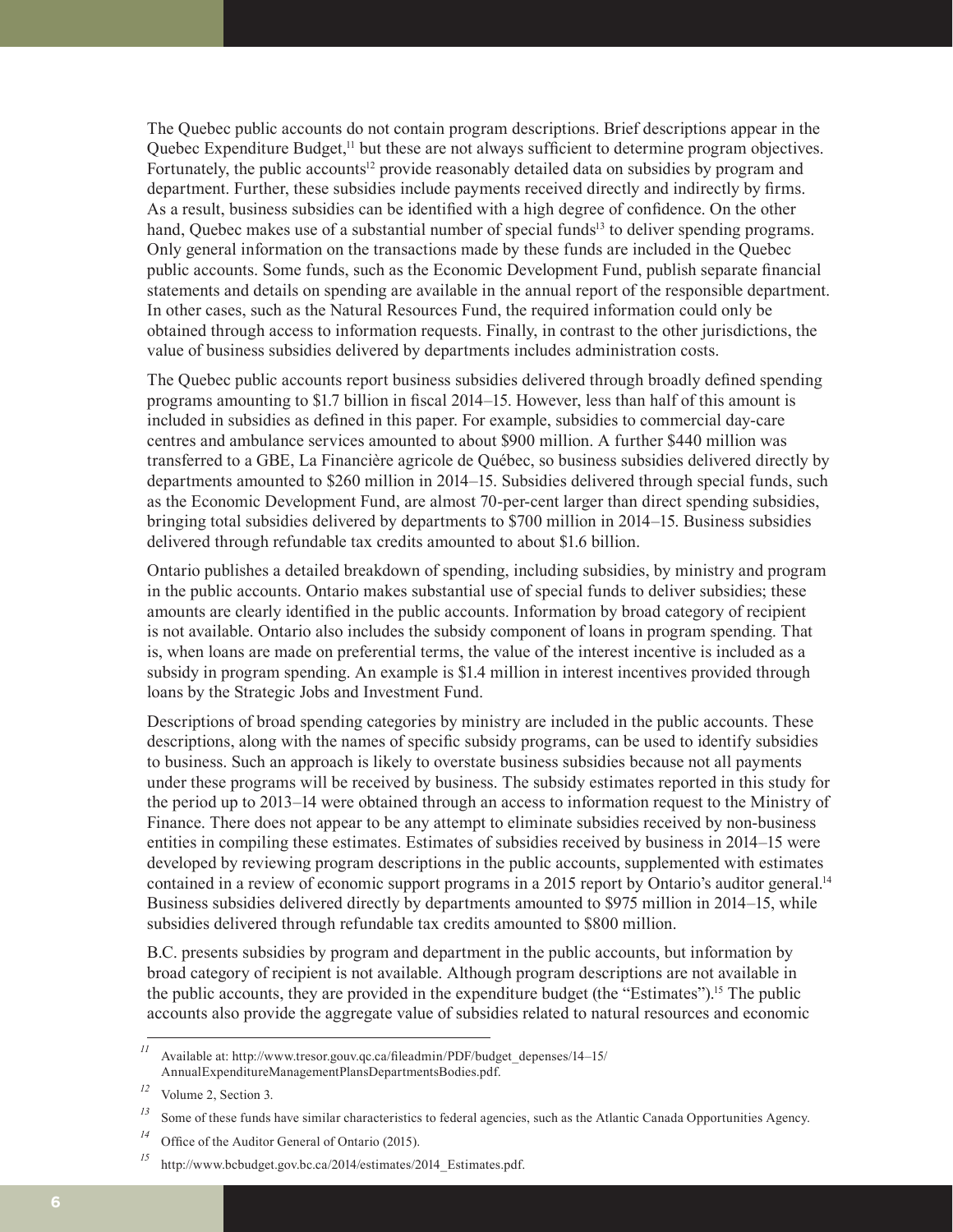development. The Office of the Comptroller General of B.C. kindly supplied the program name and the value of subsidies included in this aggregate amount. The information supplied likely overstates business subsidies because some payments in this category will be received and spent by non-business entities. The value of business subsidies delivered directly by departments is very small, about \$50 million in 2014–15. In contrast, subsidies delivered through refundable tax credits amounted to \$510 million.

Alberta stands out as being the least transparent on business subsidies delivered through spending programs. Alberta's public accounts report only the aggregate value of subsidies by ministry. Programs are not systematically described in the public accounts and detailed information is difficult to obtain from other sources. Business subsidy programs were identified through access to information requests submitted to all ministries with business-related responsibilities. Given the limited documentation, it was not always possible to determine if a program constitutes a business subsidy or if some of the payments were received and spent by non-business entities. Subject to these limitations, I estimate that Alberta government departments delivered \$585 million in business subsidies in 2014–15. Subsidies delivered through refundable tax credits were much smaller at \$82 million.

The federal estimates of business subsidies include payments made under federal-provincial shared-cost programs, which are concentrated in the agricultural sector. The federal share is excluded from published estimates of subsidies in all provinces except B.C. The gross payments under the shared-cost programs recorded in the B.C. public accounts were reduced by the percentage funded by the federal government, generally 60 per cent.

## 3.2. Tax-based spending

A tax expenditure is typically defined as a measure that deviates from a benchmark tax system in order to achieve an economic or social objective. Depending on how the benchmark is specified, tax expenditures may include measures that fulfill the same function as program spending as well as measures that are implemented to address issues of the efficiency, fairness and simplicity of the tax system. In order to distinguish between the two categories, I proposed (Lester 2012b) using the term "tax-based spending programs" for the first category and structural tax measures for the second.<sup>16</sup> The structural category includes measures implemented to promote horizontal equity, to recognize costs of earning income, to avoid double taxation and to keep administration and compliance costs at reasonable levels.

Identifying business subsidies is more clear-cut for measures delivered through the tax system than for direct spending measures. All jurisdictions publish estimates of tax expenditures, and while the extent of documentation varies considerably (Table 1), it is not difficult to determine the objective of tax measures. A number of personal income tax measures promote economic development by reducing the tax burden on business-related income. Notable examples are the lifetime capital gains exemptions for small-business shares and farming and fishing property as well as flow-throughshare deductions.

Estimates of the tax revenue forgone are not provided for all measures included in the tax expenditure reports. In most cases, the amount involved is likely to be small. Two exceptions are accelerated capital cost allowances (CCA) for several types of capital equipment and the tax treatment of cross-border interest deductibility. Estimating the cost of accelerated CCA provisions is difficult because such measures have a variable impact on revenues over time: for investment in a given year, revenues initially decline, but once the tax allowance is exhausted, revenue rises relative

<sup>&</sup>lt;sup>16</sup> This terminology was adopted by the Office of the Auditor General in its 2015 audit of the management of tax expenditures by Finance Canada and the Canada Revenue Agency. Following the audit, Finance Canada revamped its tax expenditures report. Among other changes, tax measures are now classified as structural and non-structural.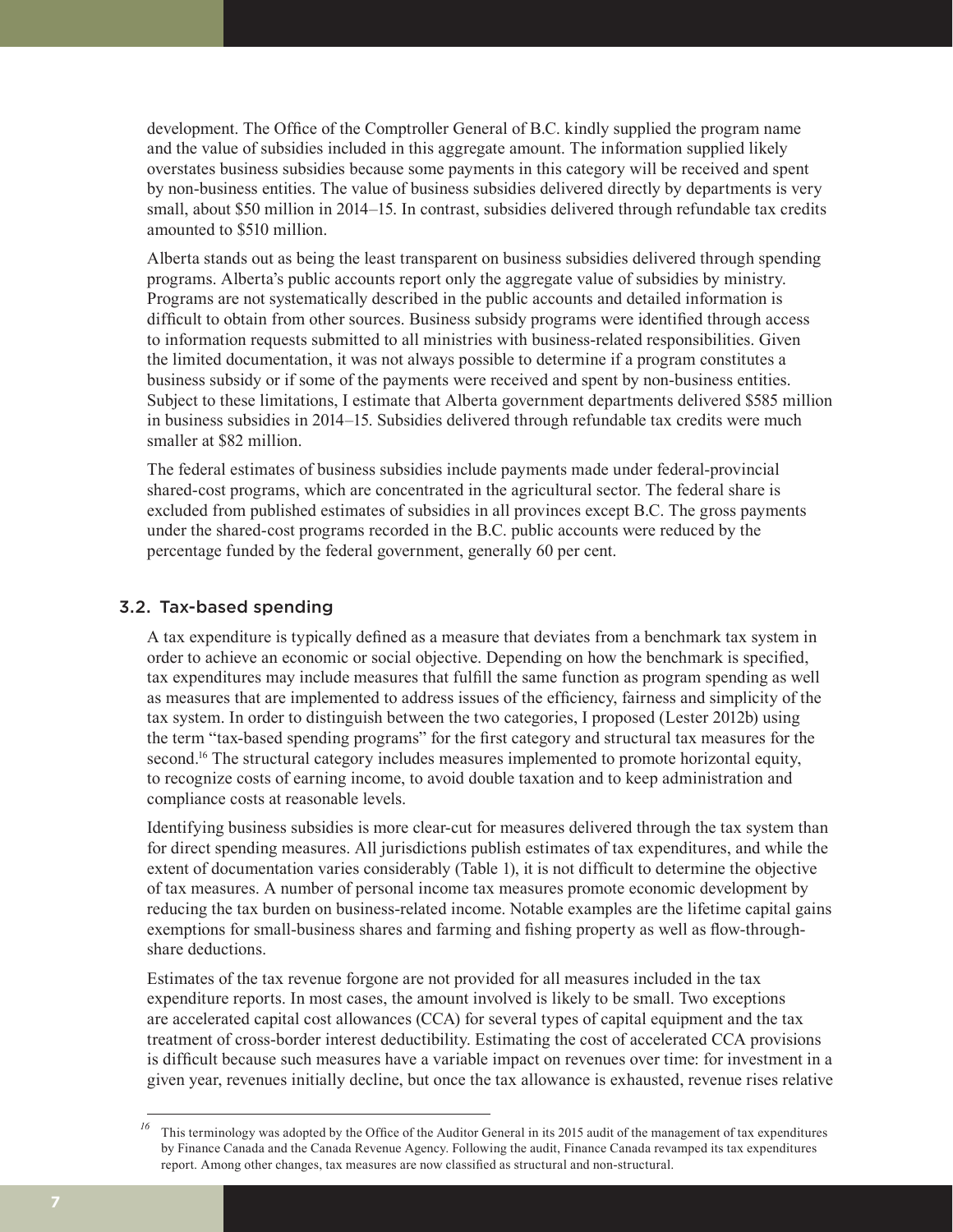to the baseline calculated using regular CCA. The revenue increase is offset by revenue losses arising from investment in subsequent years. For example, the cost of the accelerated CCA for most machinery and equipment (M&E) assets used in manufacturing announced in the 2015 budget was projected to peak at \$360 million in its second full year.<sup>17</sup> Quebec is the only jurisdiction that includes estimates of the tax revenue forgone from accelerated CCA in its tax expenditure report.

|         | Available<br>starting in: | <b>Included Taxes</b>                                      | <b>Documentation</b>                                                                                                                          | <b>Digital Format</b> |
|---------|---------------------------|------------------------------------------------------------|-----------------------------------------------------------------------------------------------------------------------------------------------|-----------------------|
| Federal | 1999                      | Income and the GST                                         | Measures well described, including a history<br>of policy changes; objectives clearly stated;<br>estimates for multiple years in each report. | From 2010             |
| B.C.    | 1999                      | Income, retail sales, fuel and property                    | Descriptions of measures not provided;<br>estimates for a single year in each report.                                                         | No                    |
| Alberta | 2013                      | Income and fuel                                            | Descriptions of measures not provided;<br>estimates for a single year in each report.                                                         | N <sub>o</sub>        |
| Ontario | 2005                      | Income, retail/HST, excise, mining, health and<br>property | Measures well described in a separate<br>document; estimates for a single year in each<br>report.                                             | N <sub>o</sub>        |
| Quebec  | 1996                      | Income, value-added, excise, capital and<br>health         | Measures well described, including some<br>history of policy changes; estimates for<br>multiple years in each report.                         | <b>No</b>             |

**TABLE 1 SUMMARY DESCRIPTION OF TAX EXPENDITURE REPORTING**

Canada's tax treatment of cross-border interest expense make it possible to obtain two interest deductions for debt incurred to finance outbound investment, one in Canada and another in the host country.18 An illustrative calculation suggests that the amount of tax revenue forgone as a result of this incentive is substantial, likely around \$2.5 billion for the federal government and an additional \$1.5 to \$2 billion for provincial governments in 2014.<sup>19</sup> These costs are not included in the estimates of tax-based spending because there is not enough information available to calculate the cost to specific provinces.

The federal government does not publish estimates of the tax revenue forgone through excise taxes or through preferential employment-insurance contribution rates. This study includes the cost of the hiring credit for small business introduced in 2011 and the small-business job credit implemented in 2014. Cost estimates were taken from budget documents.

In the B.C. reports, the criterion for including a tax measure as a tax expenditure is that it be a reasonably close substitute for program spending. B.C. Treasury officials have the view that the small business deduction (or the special low rate for small business) does not meet this criterion. Nevertheless, Treasury officials provided an estimate for 2013, which was used to develop estimates for other years. The cost per percentage point of gap between the regular and small-business rates was applied to the gap in other years and then adjusted for growth in provincial output.

As mentioned above, refundable tax credits have been included in program spending in all jurisdictions since 2012. Nevertheless, refundable tax credits are also included for information purposes in most tax expenditure reports, the exception being Ontario.

## 3.3. Government business enterprises

The financial reporting entity of the federal government includes all entities that it controls. This includes Crown corporations, other government business enterprises and a number of not-for-

The federal measure affects provincial tax bases.

*<sup>17</sup>* Department of Finance *Budget 2015*, page 440.

*<sup>18</sup>* For additional detail, see Lester (2017b)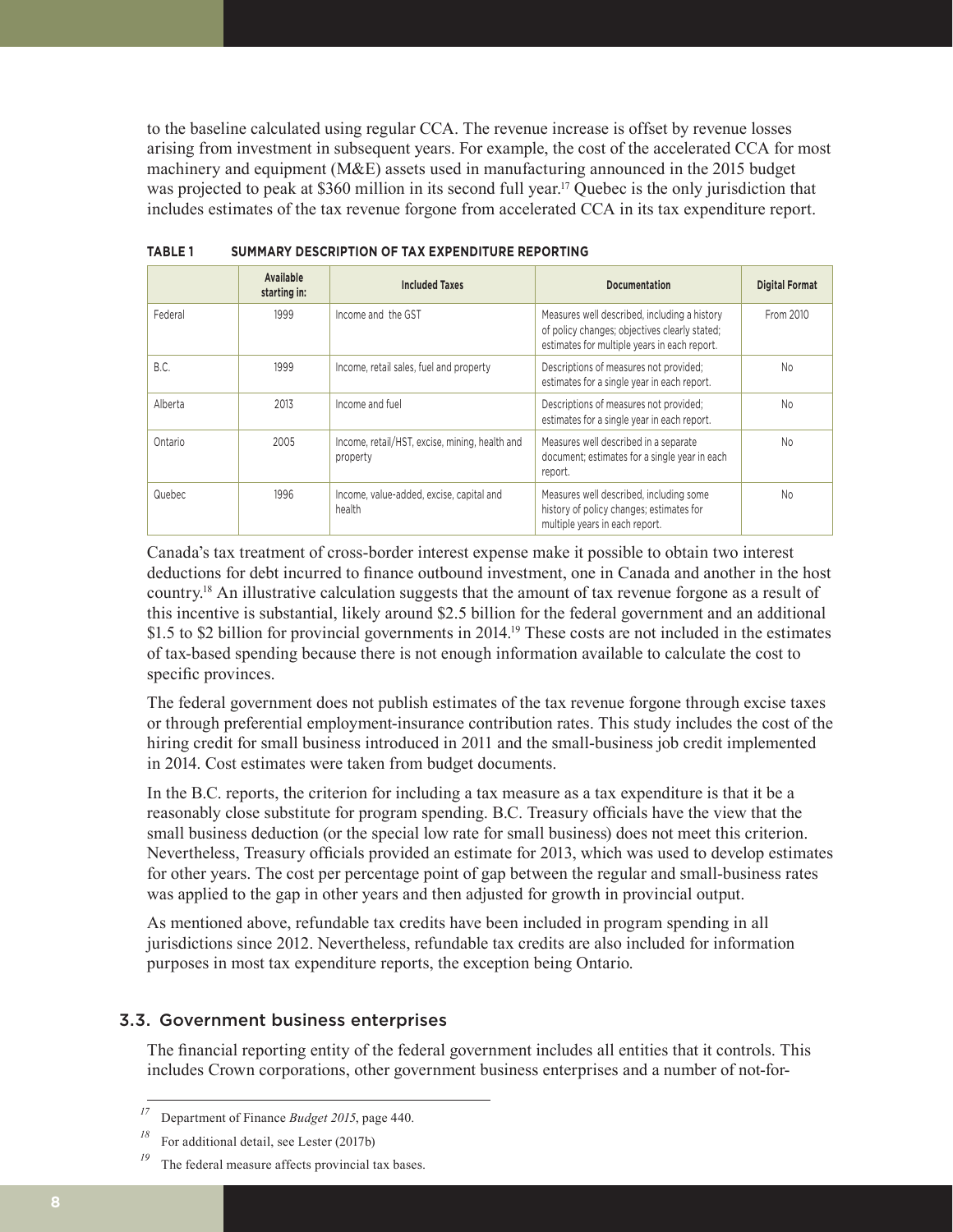profit organizations. If the controlled entity requires ongoing financial support from the federal government to fund its operations, its financial activities are included on a line-by-line basis in the government's consolidated financial reports. If the controlled enterprise is substantially selfsustaining after a block of government equity investment or loans, only the government's share of profits and interest received on loans are included in government revenues.

|                                  | <b>Federal Investment</b> |        |              | <b>Gross Financial Return</b>                     |                          |            | Implicit<br>Subsidy <sup>2</sup> |        |
|----------------------------------|---------------------------|--------|--------------|---------------------------------------------------|--------------------------|------------|----------------------------------|--------|
|                                  | Equity                    | Loans  | <b>Total</b> | Opportunity<br>Cost of<br>Investment <sup>1</sup> | Interest<br>Received     | Net Income | <b>Total</b>                     |        |
| <b>Business Development Bank</b> | 4.775                     | 15.683 | 20,458       | 1.688                                             | 127                      | 491        | 618                              | 1,070  |
| Farm Credit Canada               | 4.855                     | 22.764 | 27.619       | 2.279                                             | 214                      | 904        | 1,118                            | 1,161  |
| Export Development Canada        | 8.527                     | 8      | 8.535        | 704                                               | $\overline{\phantom{a}}$ | 1.416      | 1.416                            | $-712$ |

**TABLE 2 IMPLICIT SUBSIDIES PROVIDED BY GOVERNMENT BUSINESS ENTERPRISES SUPPLYING FINANCIAL SERVICES (2014-15 FISCAL YEAR, IN MILLIONS OF \$)**

1. Calculated as the social opportunity cost of capital (10 per cent) times the total federal investment.

2. The opportunity cost of capital less the gross financial return.

Most of the self-sustaining GBEs provide goods or services to private sector firms. The subsidy provided to these firms is the difference between the rate of return on the GBE's capital and the social opportunity cost of that capital. Consider, for example, the Business Development Bank of Canada (BDC). In 2014–15, the value of the government's investment (equity and debt) was \$20.5 billion (Table 2). The social opportunity cost of this investment is estimated at \$1.7 billion.<sup>20</sup> The gross financial return on BDC's capital is about \$600 million, which results in an implicit subsidy of about \$1.4 billion to the firms benefiting from BDC's financial services.21 Applying the same methodology to Farm Credit Canada, the implicit subsidy is about \$1.2 billion. In contrast, the financial return on capital employed by Export Development Canada (EDC) exceeds the social opportunity cost of capital by about \$700 million. Further, the result for the 2014–15 fiscal year is not an aberration. On average over the last 10 years, the financial return on EDC's capital exceeded the opportunity cost by about \$300 million. As a result, no subsidy arising from EDC is included in this report.

GBEs also provide subsidies by selling or purchasing specific goods or services at preferential prices. For example, the Ontario Independent Electricity System Operator (IESO) and Hydro-Québec make selective price reductions for large industrial users. The subsidies provided are substantial in Quebec but relatively small in Ontario (Table 3). B.C. and Ontario have made commitments to increase the share of electricity generated by renewable sources: "run-of-river" hydro-electricity, solar, wind and biomass. Both governments purchase renewables-sourced electricity from independent power producers under long-term contracts. Ontario does not use a competitive process to select suppliers, which raises the concern that the price paid is higher than production costs. If so, this would amount to a subsidy to the renewable-electricity-generating sector.<sup>22</sup> The auditor general of Ontario estimates that the wind and solar energy contracts signed

*<sup>20</sup>* The nominal social opportunity cost of capital is assumed to be 8.25 per cent. This estimate is based on analysis by Jenkins and Kuo (2007), adjusted to reflect more recent analysis by the Bank of Canada. See Lester (2017a) for details.

*<sup>21</sup>* An alternative estimate of the subsidy can be calculated as the difference between the rate of return obtained by BDC and private sector financial intermediaries. Applying an approach developed by Bergevin and Poschmann (2013), the cost advantage of the BDC relative to banks in its Financing Program is about \$950 million. See Lester (2017a).

<sup>&</sup>lt;sup>22</sup> Note that although the cost of producing electricity using renewable sources is higher than using other sources, this does not amount to a subsidy. The Ontario government has chosen to diversify its supply in order to help achieve environmental goals.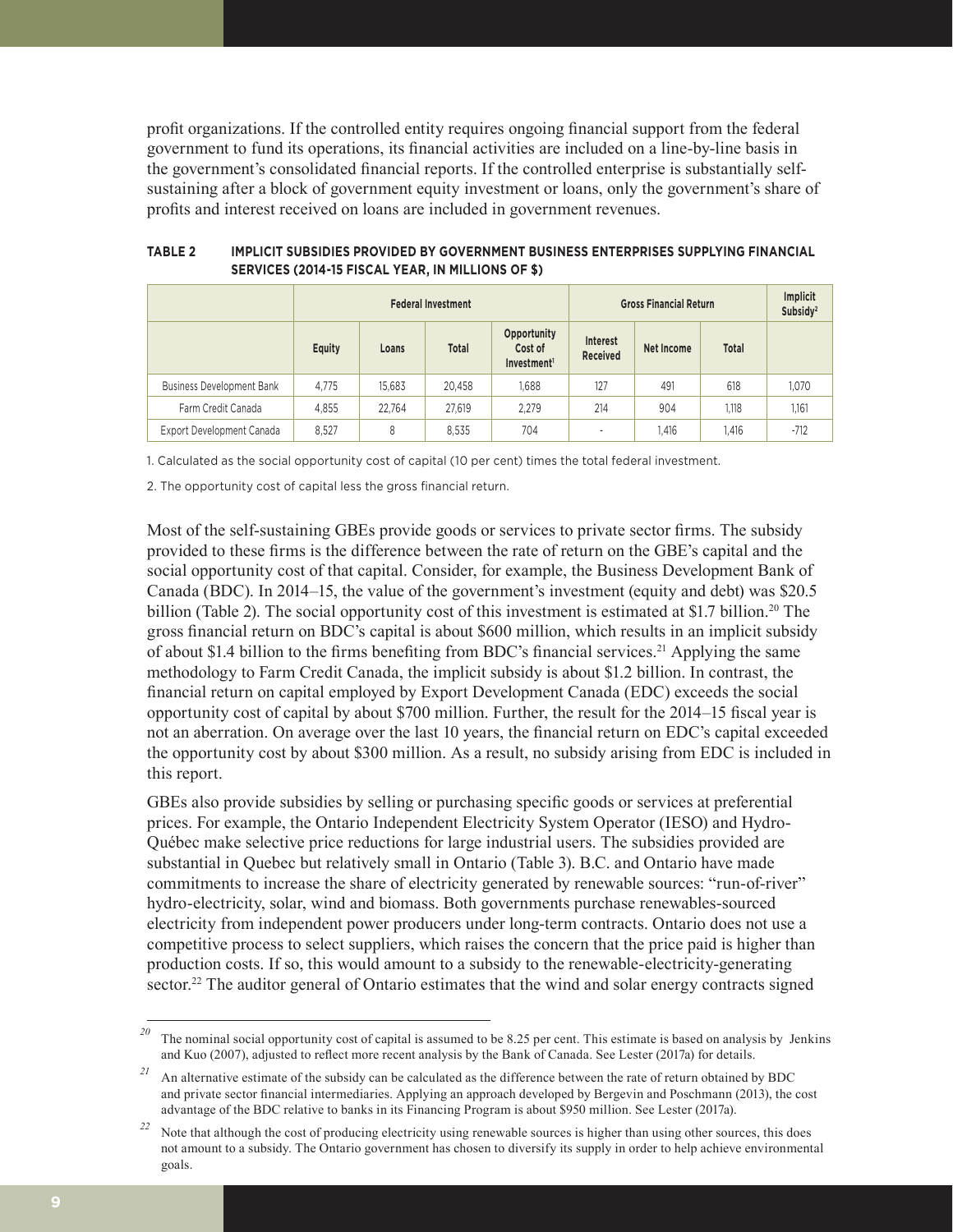between 2009 and 2015 cost \$9.2 billion more over the 20-year life of the contracts than if a competitive bidding process had been used. (Auditor General of Ontario, 2015: 214) <sup>23</sup> In other words, the amount paid will exceed production costs by an average of \$460 million a year from 2009 to 2028.

#### **TABLE 3 SUBSIDIES PROVIDED BY GOVERNMENT BUSINESS ENTERPRISES SUPPLYING ELECTRICITY (2014-15 FISCAL YEAR)**

|                                                                     | <b>Large Industrial Users</b> |                          |                     |        |             |  |  |
|---------------------------------------------------------------------|-------------------------------|--------------------------|---------------------|--------|-------------|--|--|
|                                                                     |                               | Subsidy                  |                     |        |             |  |  |
|                                                                     | <b>General Rate</b>           | <b>Preferential Rate</b> | <b>Subsidy Rate</b> | Sold   | \$ Millions |  |  |
| Hydro Québec - Special Contracts <sup>1</sup>                       | 4.81                          | 3.64                     | 1.17                | 24.377 | 285         |  |  |
| Ontario IESO <sup>2</sup> - Industrial Energy Incentive Program     |                               | Variable                 | 4.29                | 922    | 39          |  |  |
| Ontario IESO <sup>2</sup> - Renewable Energy Contracts <sup>3</sup> |                               |                          |                     |        | 460         |  |  |

1. Largely for aluminium producers, but also includes data centres.

2. Independent Electricity System Operator

3. Based on analysis by the Ontario auditor general. See text for details.

Sources: Hydro Québec Distribution Annual Report 2015, Tables 1 and 4; IESO response to access to information request.

#### **Recommendations to improve reporting of business subsidies**

- 1. The federal government gets high marks for transparency in reporting business subsidies. Even better results would be obtained with two changes. First, information on spending programs presented in the public accounts should identify subsidies received by business at the program level rather than the department/agency level. Amounts received by business received both directly and indirectly through other levels of government and non-profit organizations should be identified. Second, the coverage of tax expenditures should be expanded to include excise taxes.
- 2. Quebec also gets high marks for transparency, with the exception of its spending by special funds. A substantial fraction of subsidies is delivered through special funds, which are similar to federal agencies such as the Atlantic Canada Opportunities Agency, but details of spending by these funds is not always publicly available. Quebec should also consider publishing its tax expenditure data in digital format.
- 3. Ontario presents substantial information on spending by program, but does not identify subsidy recipients by class: persons, businesses, non-profit entities and other levels of government. Tax expenditure estimates should be presented for multiple years and revised as new data become available. Publication in digital format should also be considered. Finally, not enough information is publicly available to determine the cost of preferential electricity rates for select industrial users or the cost of purchasing electricity generated from wind and solar power.
- 4. The B.C. public accounts should also identify subsidy recipients by class. Tax expenditure estimates should be presented for multiple years, preferably in digital format. B.C. should also expand the coverage of tax expenditure reporting to include measures targeted at specific industries or activities, even if they do not meet the criterion of being reasonably close substitutes for program spending.
- 5. Alberta gets a failing grade on transparency in reporting business subsidies. Alberta's public accounts report only the aggregate value of subsidies by ministry and documentation of programs is sparse. Meeting minimum standards for transparency requires documenting programs and publishing estimates of subsidies by program. Tax expenditure estimates should be published for multiple years, preferably in digital format.

<sup>&</sup>lt;sup>23</sup> The report states that, in 2014, the IESO purchased wind-based electricity at double the market price and 3.5 times the market price for solar energy.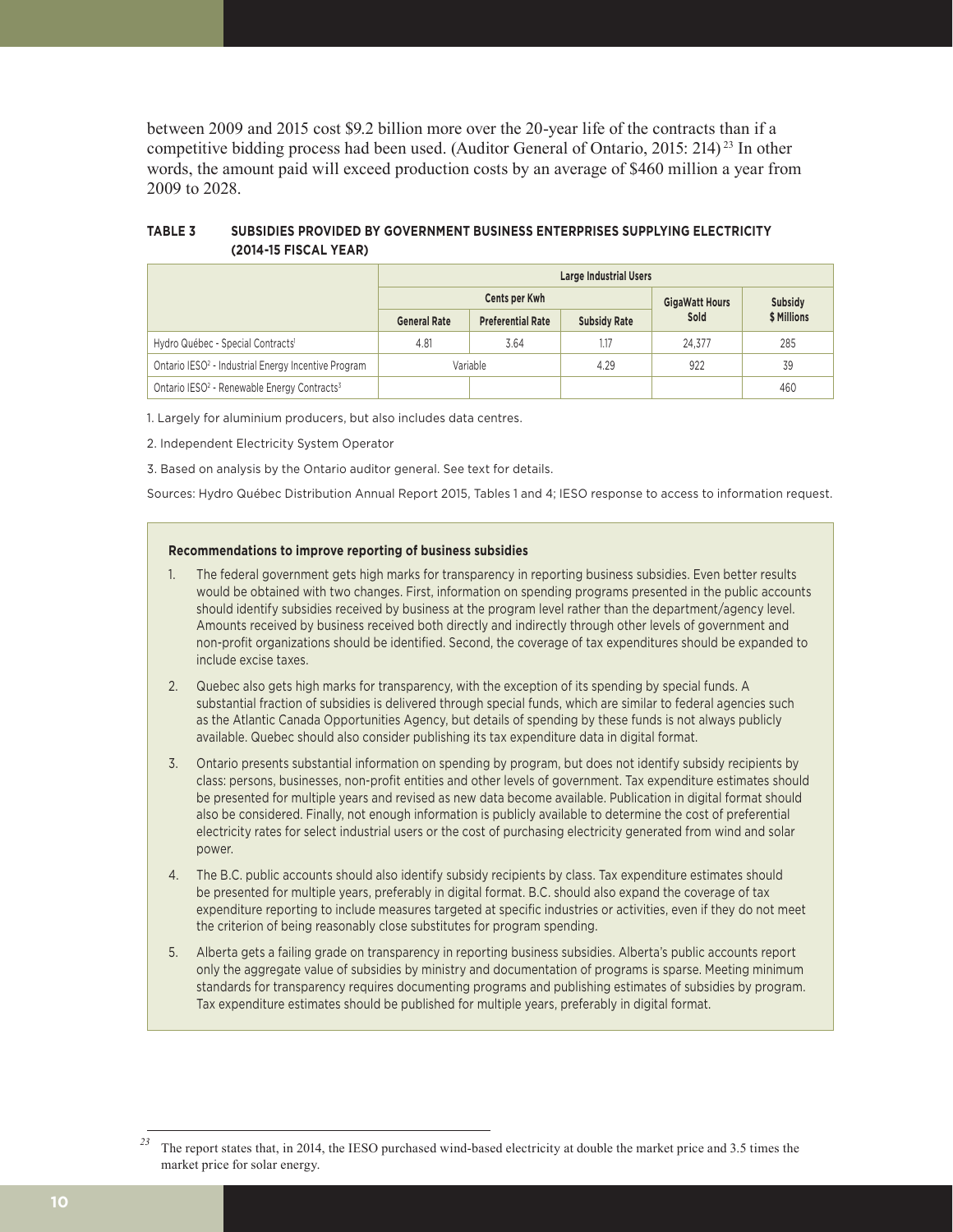## **4. SNAPSHOT OF BUSINESS SUBSIDIES IN 2014–15**

This section presents and compares business subsidies for the 2014–15 fiscal year, the most recent year that data are available for all five jurisdictions. In this section, I compare overall subsidy levels, delivery methods, and targeting by sector and activity. I also present a classification of subsidies by rationale for intervention.

#### 4.1. Delivery methods and targeting

In 2014–15, the federal government provided approximately \$14 billion in business subsidies, or about \$390 per person. Subsidies in the four largest provinces amounted to \$14.6 billion, averaging about \$480 per capita. These measures have to be financed by higher taxes or by reduced spending on other programs. Federal and provincial subsidies combined represented almost half of corporate income tax revenue, seven per cent of total tax revenues and 5.2 per cent of program spending in the five jurisdictions.



**FIGURE 1 BUSINESS SUBSIDIES RELATIVE TO TAX REVENUE AND POPULATION**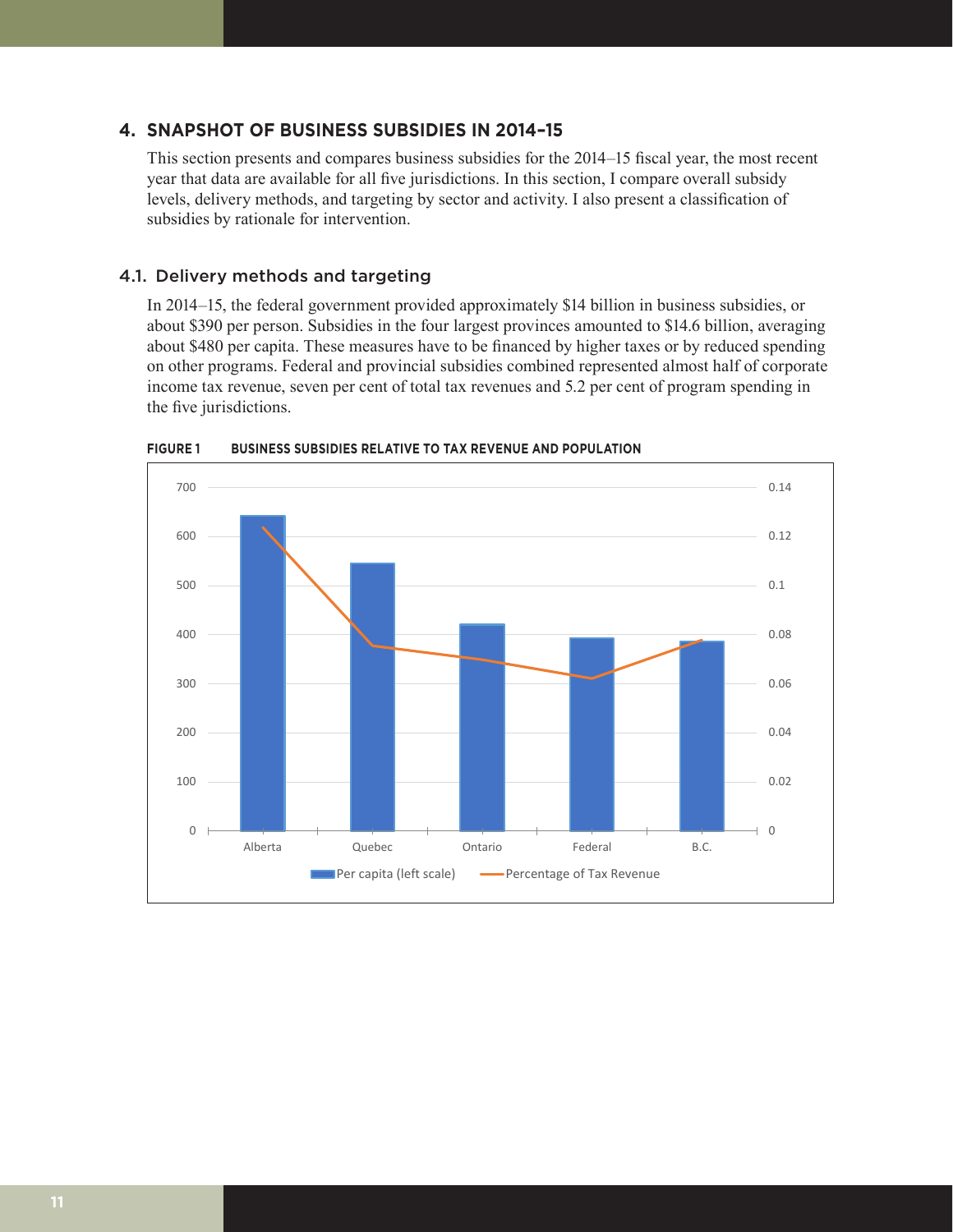

**FIGURE 2 DISTRIBUTION OF BUSINESS SUBSIDIES BY DELIVERY INSTRUMENT**

Expressed relative to GDP, business subsidies were highest in Quebec at 1.2 per cent. The share in the other jurisdictions varied in a narrow range around 0.75 per cent. In contrast, business subsidies expressed both relative to population and tax revenue were highest in Alberta (Chart 1), reflecting a high level of GDP per capita and a low aggregate tax ratio.<sup>24</sup> Per capita subsidies were about 15 per cent lower in Quebec and were 35 to 40 per cent lower in the other three jurisdictions than in Alberta. B.C. had the lowest level of subsidies per capita and relative to program spending. Subsidies in B.C. were the second lowest relative to GDP.

The tax system is the preferred instrument for delivering subsidies in all jurisdictions except Quebec, with the share ranging from just under half federally to about two-thirds in B.C. (Chart 2). In Quebec, about half of business subsidies are delivered through spending programs, although refundable tax credits account for about 85 per cent of this spending. Across all jurisdictions, about 15 per cent of subsidies were delivered through government business enterprises (GBEs). B.C. stands out with only about four per cent of subsidies delivered through GBEs. Only Ontario and the federal government subsidized businesses by taking an equity position (e.g., investing in General Motors) or directly making loans at concessionary rates.

Subsidies are highly concentrated by sector in all jurisdictions except Quebec (Chart 3). In jurisdictions other than Quebec, small businesses<sup>25</sup> receive at least 40 per cent of subsidies, which

*<sup>24</sup>* The relationship between per capita and GDP measures breaks down for Alberta because GDP per capita is 74- to 100-percent higher in Alberta than in the other three provinces. The high capital intensity of oil production is an important contributor to this result. Alberta has by far the lowest ratio of tax revenue to GDP among the jurisdictions included in the comparison: 5.6 per cent compared to an average of 11.1 per cent. Tax revenue excludes mineral royalties.

<sup>&</sup>lt;sup>25</sup> Small business is generally defined as those businesses qualifying for the small business deduction. At the federal level, firms with less than \$10 million in assets qualify for a reduced tax rate on \$500,000 of active business income. Provincial governments have similar qualification criteria.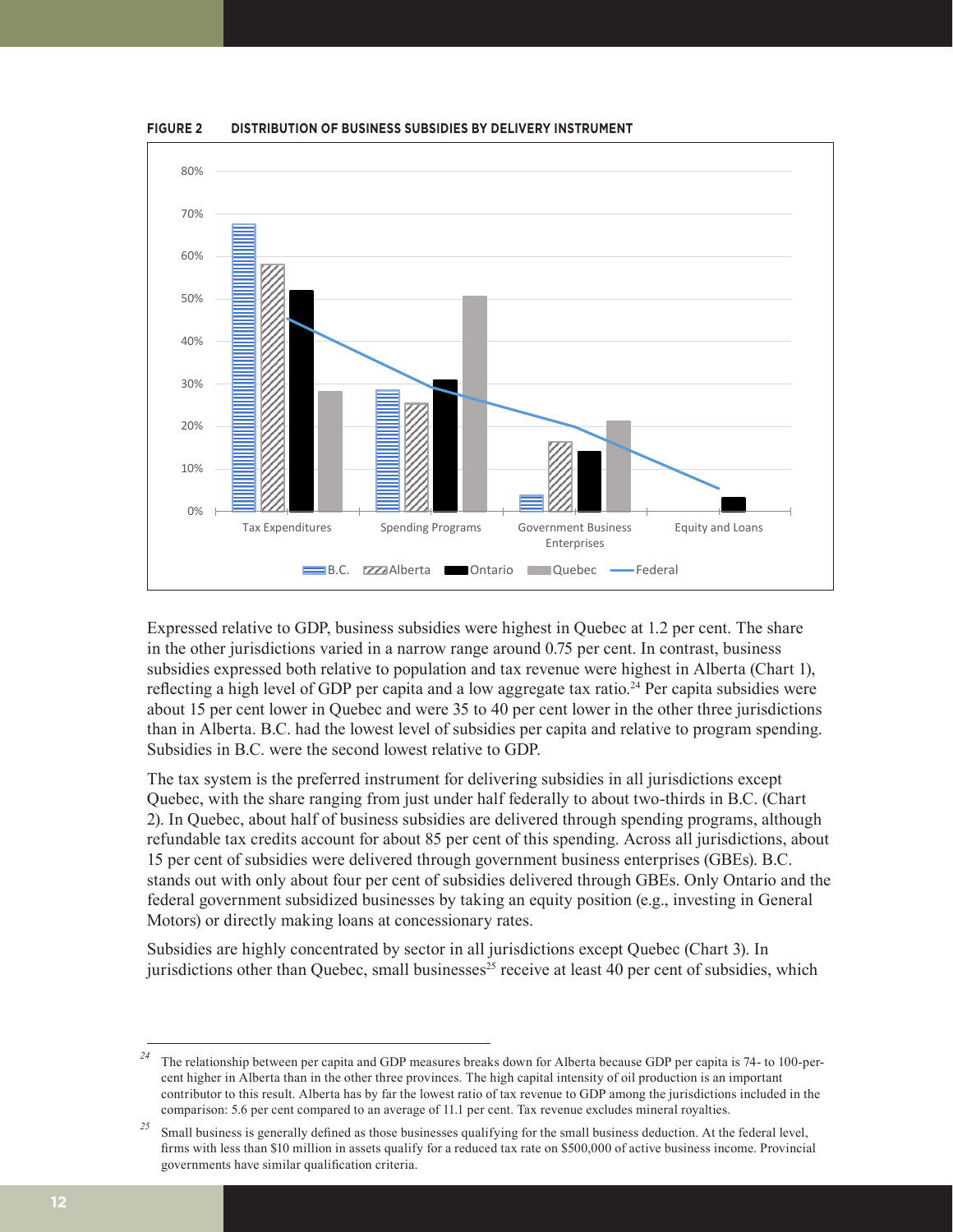is high relative to the small-business share of investment and economy-wide wages.<sup>26</sup> Agriculture accounts for a particularly large share of subsidies provided by Alberta, boosting the subsidy share of small business and agriculture to 79 per cent. The federal government allocates about two-thirds of subsidies to small business and agriculture. In B.C., the combined share of small business and exports — primarily support for foreign location shooting of films and videos, which is an export of services — is 76 per cent. In Ontario, small business, agriculture and manufacturing accounted for just over half of business subsidies in 2014–15. Although less concentrated than in other jurisdictions, three sectors in Quebec — small business, agriculture, information and e-commerce — account for 46 per cent of total subsidies.



**FIGURE 3 DISTRIBUTION OF BUSINESS SUBSIDIES BY SECTOR 2014-15**

A small number of programs account for a large share of business subsidies in all jurisdictions. The top-five share ranges from about half in Ontario and Quebec to almost 90 per cent in B.C. The small business deduction is the largest program in all jurisdictions except Quebec, where it is second to the Scientific Research and Experimental Development (SR&ED) incentive program (Table 4). SR&ED incentives were in the top three in all jurisdictions except Alberta, where they ranked fourth. Other programs making it into the top five in at least three jurisdictions are agricultural insurance programs and the lifetime capital gains exemption for small-business shares. Tables showing the most important programs in each jurisdiction are presented in Annex 2.

<sup>&</sup>lt;sup>26</sup> Information presented in Finance Canada's 2013 Tax Expenditure Report (Chart 7) suggests that small business accounts for about 15 per cent of capital investment by corporations and just over a quarter of wages and salaries paid by corporations in Canada.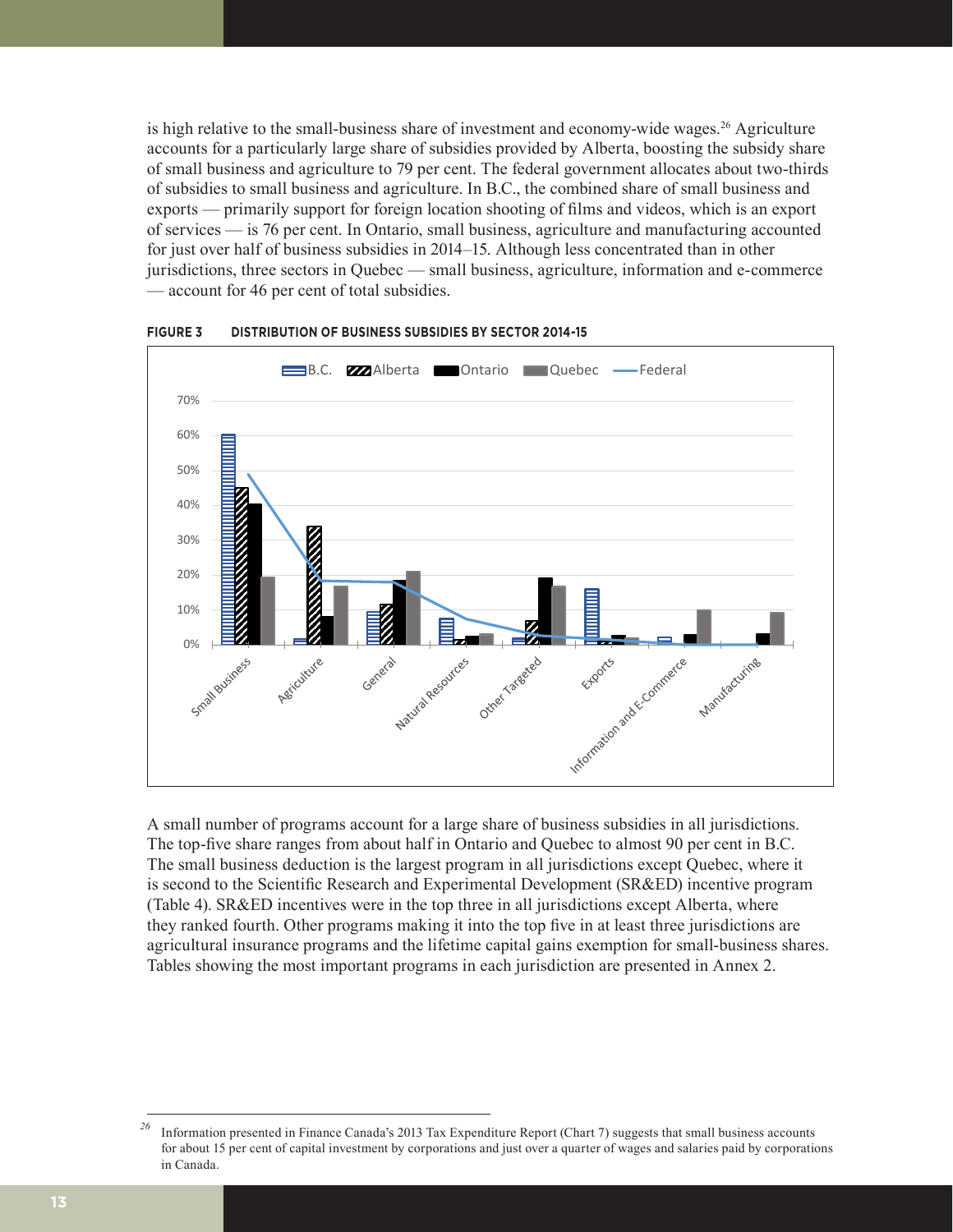|                                              | Federal | <b>B.C.</b> | Alberta | Ontario | Quebec |
|----------------------------------------------|---------|-------------|---------|---------|--------|
| Small business deduction                     |         |             |         |         |        |
| Electricity produced by solar and wind power |         |             |         |         |        |
| SR&ED incentives (all firms)                 |         |             |         |         |        |
| Agriculture insurance programs               |         | >10         |         | >10     |        |
| Lifetime capital gains exemption             |         |             |         |         | >10    |

#### **TABLE 4 RANKING OF KEY SUBSIDY PROGRAMS IN 2014–15**

Subsidies are also concentrated by activity in most jurisdictions. General measures reducing the cost of capital or current expenses account for 63 to 80 per cent of business subsidies in Alberta, Ontario and B.C. (Chart 4).27 In contrast, these general measures accounted for about 30 per cent of federal business subsidies. Measures supporting R&D and innovation accounted for about a quarter of subsidies provided by the federal and Quebec governments, but only four to 11 per cent in the other jurisdictions. Support for financing is also relatively more important federally and in Quebec than in other provinces. The federal government allocates a larger share of its subsidies, nine per cent, to promoting entrepreneurship than do other jurisdictions. Alberta allocates an aboveaverage share, almost 20 per cent, of its subsidies to providing income support through subsidized insurance and direct payments to farmers. Measures promoting regional development represent a small share of total subsidies in all jurisdictions and only the federal and Ontario governments provided a small amount of transitional assistance to industry in 2014–15.



#### **FIGURE 4 DISTRIBUTION OF BUSINESS SUBSIDIES BY ACTIVITY – 2014-15 FIGURE 4**

<sup>&</sup>lt;sup>27</sup> The largest program reducing capital costs is the small business deduction. The largest program subsidizing current costs is the federal job credit, which reduces employment insurance contributions by small business.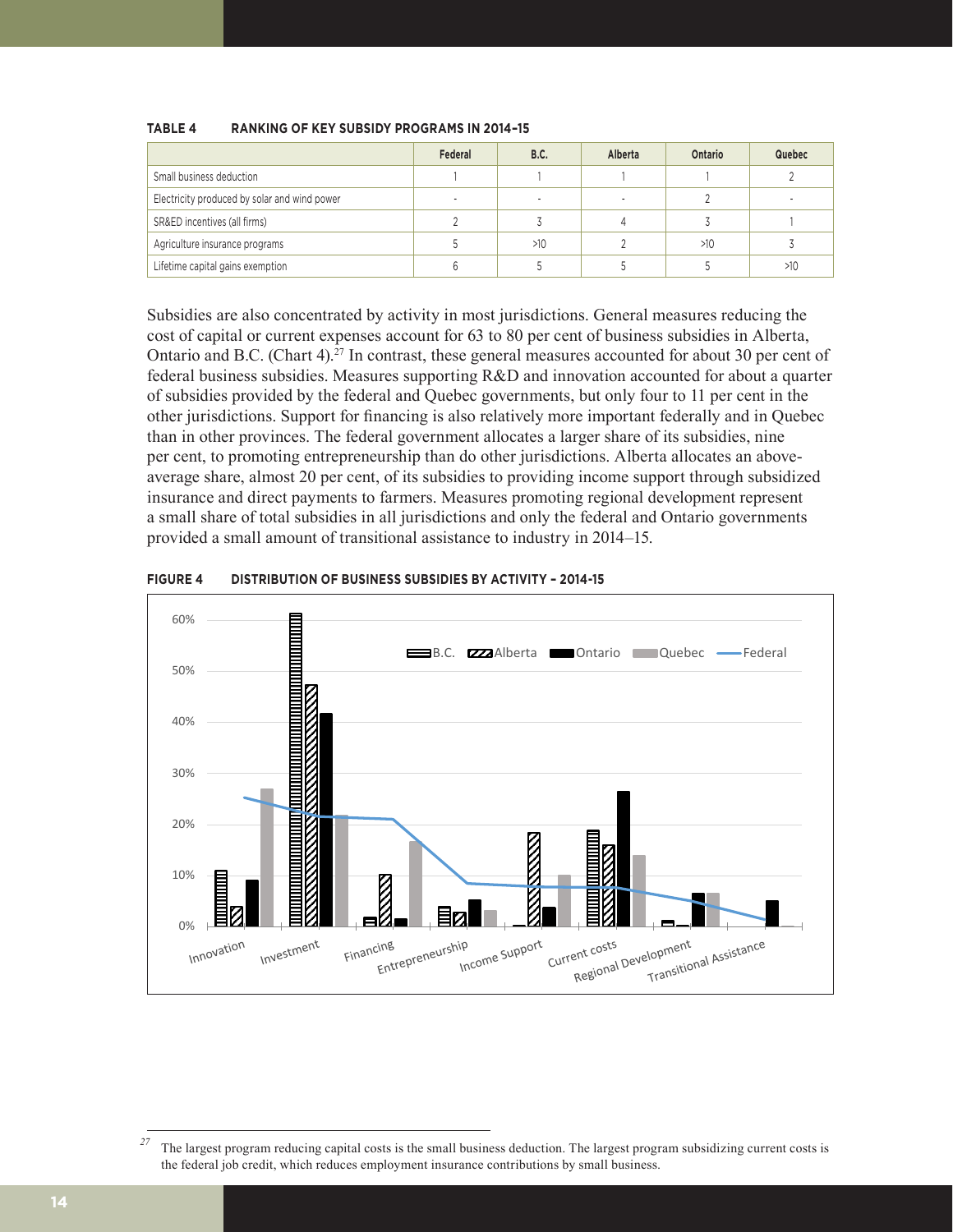## 4.2. Classification of subsidy programs by rationale

I have reviewed the subsidies offered by governments and classified them by the rationale, explicit or implicit, for intervention (Chart 5). The motivations for intervention identified earlier comprise market failures due to externalities and capital market imperfections, industrial policy, tax policy efficiency and income support. I have also divided income-support measures into explicit and implicit subcategories; if a measure does not fit into any of the other categories, then its implicit objective is to transfer income.

There are numerous grey areas in classifying programs. For example, the rationale for the small business deduction, which is the largest subsidy program in all jurisdictions except Quebec, is to mitigate a capital-market failure. However, while there is general agreement that young and innovative firms have difficulty accessing capital, there is no consensus that *all* small firms have difficulty accessing external financing. Nevertheless, I have included the small business deduction in the capital-market-failure category. This point also applies to lending by Farm Credit Canada and the Business Development Bank's Financing Program, which supports small and mediumsized business. Classifying programs as contributing to an industrial policy also raises some issues. Measures targeted at specific industries known to pay relatively high wages would qualify. On the other hand, while the manufacturing sector pays above-average wages, there is considerable variance within the sector. 28 Nevertheless, I have included measures providing support to the overall manufacturing sector, partly on the grounds that policy-makers believe, or believed, such programs to be growth-enhancing.

Considering all five jurisdictions, about 70 per cent of subsidies by value address a market failure, promote high-wage, high-productivity industries, or improve the efficiency of the tax system. In other words, 70 per cent of business subsidies meet the necessary condition for improving economic performance or promoting economic development. Note, however, that if the small business deduction is excluded, this ratio falls to about 45 per cent and if industrial policy measures are excluded, it falls to 38 per cent.

Capital-market failures dominate the motivation for intervention by the federal government, B.C. and Alberta (Chart 5). Subsidies are distributed substantially more uniformly in Quebec and Ontario. At the federal level, the subsidies provided by Farm Credit Canada and the Business Development Bank along with the small business deduction, are the key programs addressing capital-market failures. The Business Development Bank provides conventional and high-risk loans to small and medium-sized business as well as risk-capital financing for innovative firms. Alberta and Quebec also provide subsidized loans to farmers. All provincial governments have a number of small programs supporting the risk-capital market.

Externalities, where the case for government intervention is strong, account for about a quarter of federal subsidies. In the other jurisdictions, this share ranges from nine per cent (Alberta) to 16 per cent (Quebec). Federal and provincial incentives for SR&ED are the key measures addressing externalities, although a number of other programs promoting the development of energy-saving technology and clean energy are included, as are labour-market training incentives.

Measures implemented to promote tax efficiency account for 10 per cent of federal subsidies, approximately double the share in other jurisdictions. The key measures in this category are the lifetime capital gains exemptions for small-business shares and farming and fishing property and flow-through shares for mineral exploration.

About two per cent of federal subsidies could be viewed as implementing an industrial strategy to promote high-wage, high-productivity industries. The three top beneficiaries were the aerospace

<sup>&</sup>lt;sup>28</sup> Over the five years ending in 2015, the average weekly wage in manufacturing was 12.5-per-cent higher than the allindustry average. However, about 40 per cent of the 21 three-digit industries making up the manufacturing sector paid wages below the all-industry average.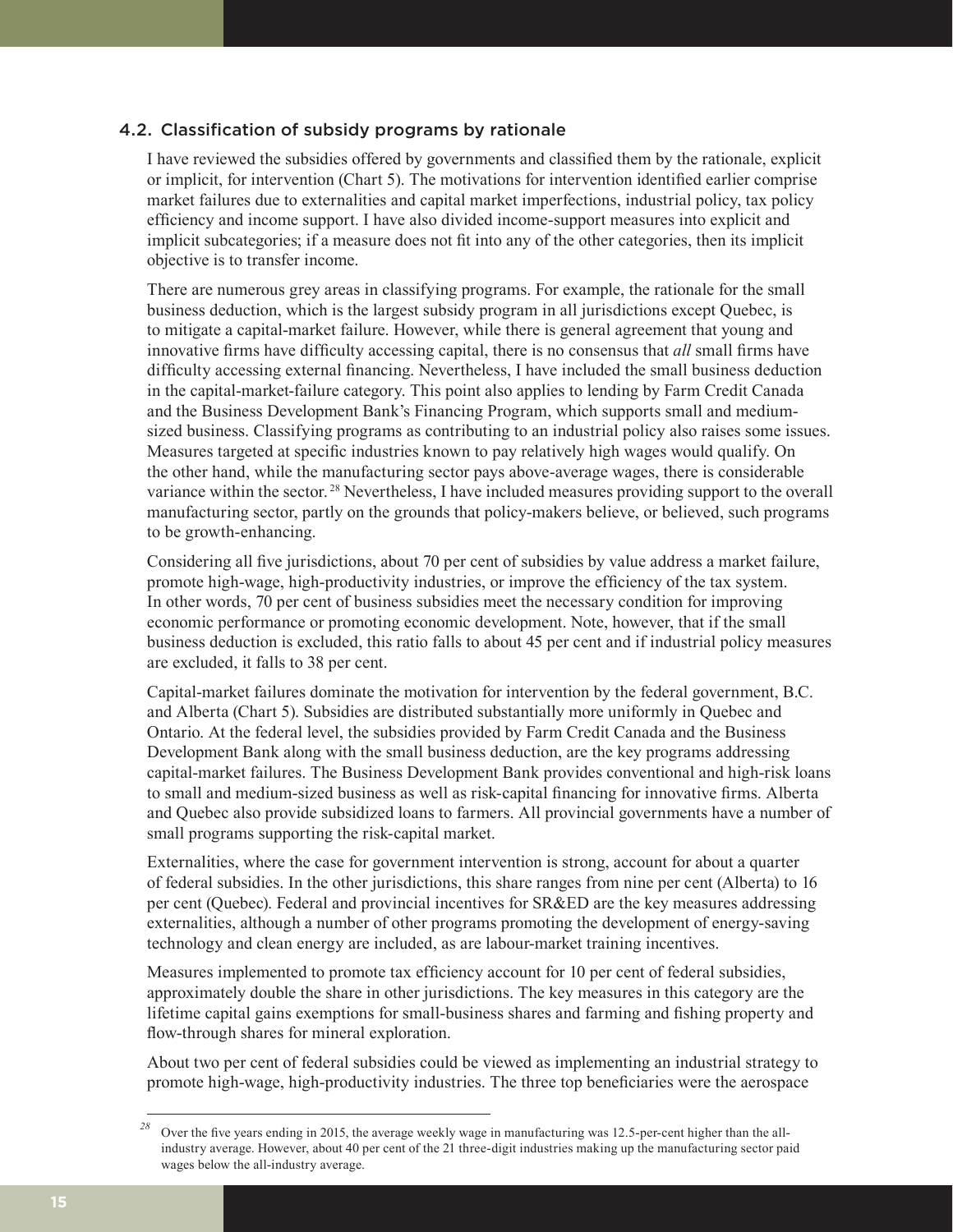industry, film and video production services and the auto sector. Alberta does even less of this type of targeting than the federal government does, but the other provinces are substantially more active. All jurisdictions promote the film and video production services industry, which accounts for a quarter of subsidies in this category. Ontario, Quebec and B.C. promote the "digital media" industry; subsidies to that industry account for about a seventh of total industrial policy subsidies. Ontario and Quebec also provide general support for the manufacturing industry, which pays above-average wages. Quebec offers preferential electricity rates to selected large industrial users, primarily in the aluminum industry, but data centres are growing in importance.

Measures with the more-or-less explicit objective of providing income support, including regional development programs and transitional assistance, account for 14 to 19 per cent of subsidies in all jurisdictions except B.C., where the share is less than two per cent. Agricultural programs dominate this category, accounting for almost two-thirds of the total.



**FIGURE 5 DISTRIBUTION OF BUSINESS SUBSIDIES BY RATIONALE 2014-15**

The remaining subsidies do not address market failures, do not promote tax efficiency, do not support high-wage, high-productivity industries and do not have an explicit equity objective. The share of these programs in total subsidies ranges from around 10 per cent at the federal level and in B.C. to almost 30 per cent in Ontario. The key programs in Ontario are purchases of electricity generated from renewable sources,29 fuel-excise-tax exemptions and electricity-rate reductions for small business. The key programs in Quebec are general subsidy programs provided by Investissement Québec, tax credits for contributions to a labour-sponsored investment fund, property tax refunds for farmers and excise-fuel-tax exemptions. In Alberta, fuel excise tax exemptions account for about three-quarters of the subsidies in the implicit-income-support category.

<sup>&</sup>lt;sup>29</sup> This program is not addressing a market failure. The subsidy, calculated from a multi-year estimate presented in the 2015 report of the auditor general of Ontario, represents the premium paid over competitively priced renewable energy. It is therefore a subsidy provided to the renewable-energy sector. The extra cost incurred by purchasing electricity produced from renewable sources at market prices instead of a cheaper non-renewable source could be interpreted as a business subsidy implemented to address a market failure. That possibility is not investigated in this report.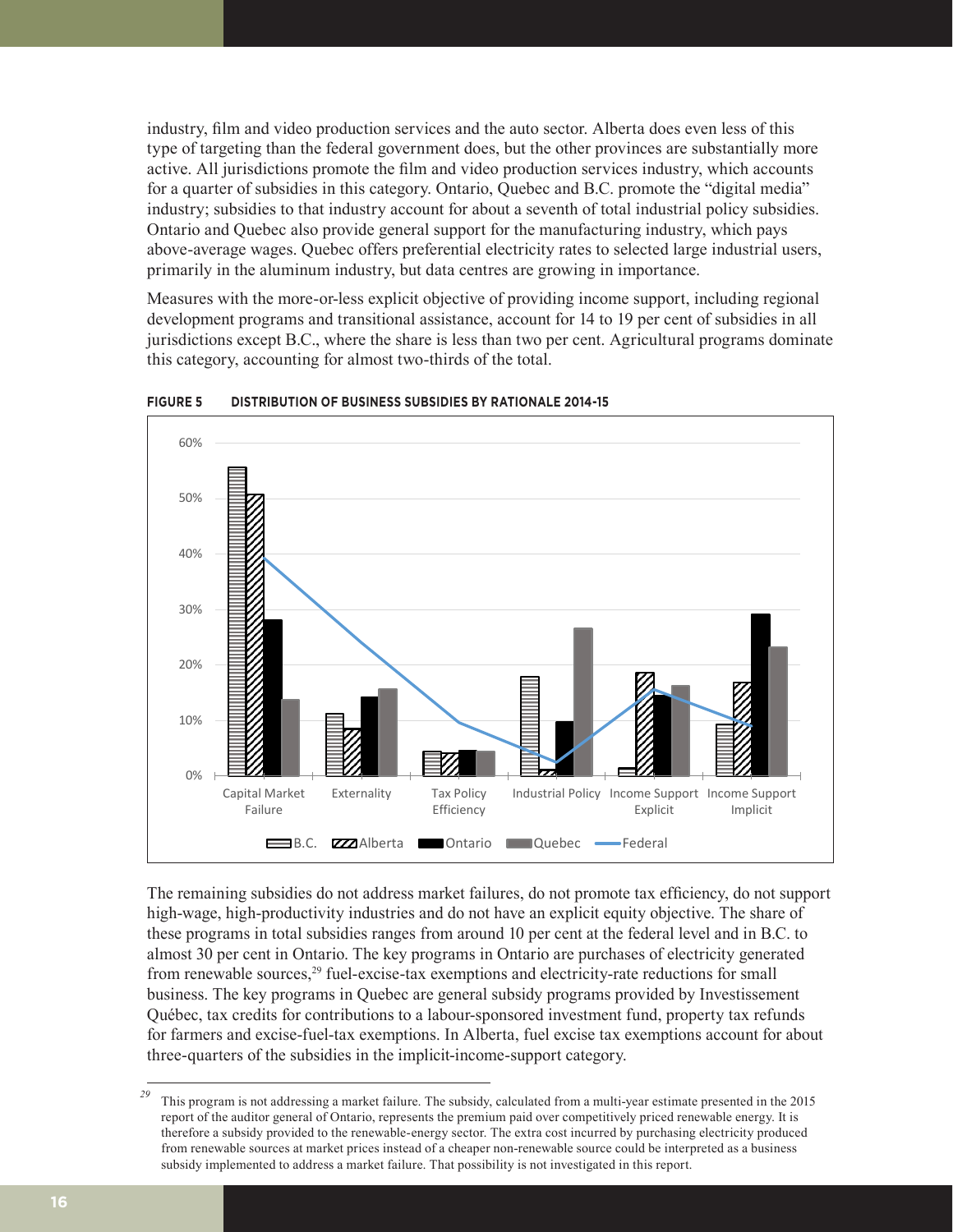## **5. RECENT DEVELOPMENTS**

Recent developments suggest that the level of business subsidies will remain relatively stable until the 2018 fiscal year in B.C. and Quebec. Increases in the six- to eight-per-cent range are likely in Ontario and at the federal level. Increases in Alberta will be more substantial, particularly when measured on an accrual basis.

Quebec announced cutbacks to business subsidies delivered through the tax system in its 2014 budget. These measures, along with an increase in the eligibility threshold for R&D tax credits, were estimated to reduce subsidies by about \$375 million in 2015–16 and \$475 million in 2016–17. They were, however, offset by about \$75 million (2015–16 ) and \$100 million (2016–17) in new initiatives, including a tax-rate reduction for manufacturing SMEs and a holiday from contributions to the health services fund for all SMEs. Further, the 2016 budget announced business-support initiatives costing about \$300 million in 2016–17. These new initiatives target manufacturing, small business, innovative startups and innovation in selected sectors. They also promote the government's digital strategy. The net result is a reduction in business subsidies of about \$300 million in 2015–16 and \$100 million in 2016–17. These changes represent about seven and two per cent of the level of business subsidies in 2014–15. Increased funding for Plan Nord, Quebec's northern development fund, may further reduce the savings. The 2017 budget announced new measures amounting to about \$175 million, which should leave the overall level of business subsidies in 2017–18 close to their level in 2014–15.

In B.C., new initiatives in the 2015 and 2016 budgets raised business subsidies by about \$20 million in 2015–16 and about \$35 million in 2016–17. The 2016–17 increase is, however, approximately offset by reductions to credits for foreign location shooting of films and the digital-animation and visual-effects tax credit that took effect halfway through the fiscal year. The full-year effect in 2017–18 would result in a net reduction of about \$35 million. B.C. also introduced a new venture capital fund, the B.C. Tech Fund, that focuses on emerging technology companies in B.C., primarily in information and communications technology, digital media, clean tech and life science/health care. The size of the subsidy provided will be small. There were no new measures announced in the 2017 budget or the update presented in September 2017.

There is likely to be a sizable net increase in federal subsidies arising from actions taken since the 2014 budget. The key measures in 2015 were introduction of the small-business job credit, a twopercentage-point reduction in the small-business corporate income tax rate, phased in over four years, and accelerated capital cost allowances for machinery and equipment used in manufacturing. These measures would have increased business subsidies by about \$300 million in 2015–16 and about \$600 million in 2016–17, although only the small-business tax rate was a completely new initiative. The 2016 federal budget restricted the reduction in the small-business tax rate to 0.5 percentage points but introduced a number of new measures costing approximately \$100 million in 2016–17. The increases in 2015–16 and 2016–17 represent approximately two per cent and 4.5 per cent, respectively, of federal business subsidies in 2014–15. The 2017 budget announced a large number of new initiatives, many of which were reallocations of existing funding. New funding amounted to about \$180 million for the 2018 fiscal year, bringing the increase relative to fiscal 2015 to about six per cent. The Fall Economic Statement announced that the small-business tax rate would be reduced by a further 1.5 percentage points, starting in 2018. The federal government has also announced substantial increases in funding for the Business Development Bank to facilitate financing of innovative companies, but the subsidy involved is likely to be around \$25 million a year.

The Ontario government launched a systematic review of program spending in its 2015 budget. The objective was to avoid across-the-board spending cuts during a period of fiscal consolidation. All program spending was to be reviewed to identify programs that are not achieving their objectives, no longer consistent with government priorities or no longer serving a clear public interest. With respect to business subsidies, the review has resulted in reductions in the generosity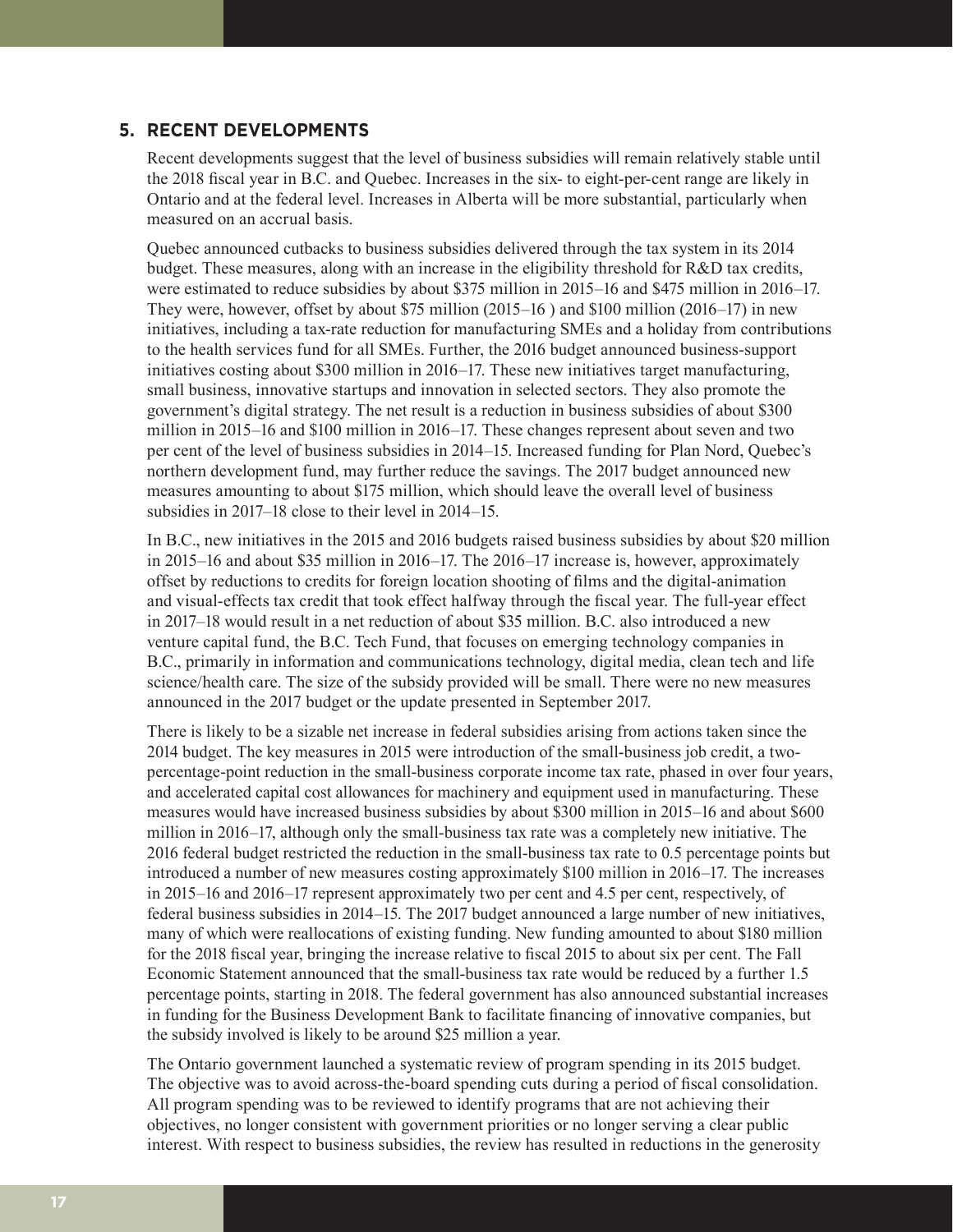of the tax credits for apprenticeship training, interactive digital media, foreign location shooting and computer-assisted special effects. Total savings in 2015–16 and 2016–17 are \$80 million and \$160 million respectively. The intention is to use some of these savings to finance similar but more effective programs. Ontario also announced a new 10-year jobs and prosperity fund in 2015, with total funding of \$2.7 billion. Spending from the fund in each of the 2016 and 2017 fiscal years was about \$175 million. A number of small-business support measures were announced in the 2016 budget while the 2017 budget announced new measures costing about \$140 million. The net impact on business subsidies appears to have been small in the 2016 and 2017 fiscal years, but more substantial in 2018, amounting to \$400 to \$500 million, which would be about 7.5 per cent of the level of business subsidies in 2014–15.

Alberta made commitments to increase business subsidies substantially in an October 2015 fiscal update and in the 2016 budget, collectively referred to as the Alberta Jobs Plan. The Jobs Plan allocates an additional \$150 million in 2016–17 and 2017–18 to business subsidies. Two new tax credits were introduced. The Alberta Investor Tax Credit encourages the supply of capital to small firms operating in technology-intensive sectors. The Capital Investment Tax Credit is a 10-per-cent non-refundable credit for capital investment, capped at \$5 million per claim. These two measures are expected to cost \$29 million and \$42 million, respectively, in 2017. Additional funding was provided for the Alberta Enterprise Corporation, regional development initiatives and apprenticeships and training. The government also reduced the small-business tax rate from three per cent to two per cent, which is expected to reduce revenues by \$45 million in 2016–17 and \$175 million in 2017–18. The largest commitments, however, are for increases that will take place in four to five years. Under the petro-chemicals diversification fund, \$500 million in royalty credits were made available for investing in facilities producing methanol and plastics. The fund is fully committed and the credits will be claimed when the two subsidized facilities start production in 2021. No new subsidies were announced in the 2017 budget. Business subsidies amounted to \$2.6 billion in 2014–15. The additional spending in fiscal 2018 represents about 12.5 per cent of the 2014–15 level; the liability incurred by the petro-chemicals diversification fund raises this percentage to 31 per cent.

## **6. LONGER-RUN PERSPECTIVE ON BUSINESS-SUBSIDY PROGRAMS**

The availability of data on tax expenditures is the key constraint on presenting longer-run comparisons of business subsidies by jurisdiction. The federal government, Quebec and B.C. have published tax expenditure estimates since at least 1999, but the Ontario estimates are available starting in 2005 and Alberta only began publishing tax expenditure estimates in 2013. As a result, I compare the evolution of business subsidies provided by the federal, B.C., Ontario and Quebec governments over the 10-year period ending in 2014–15.

Measured in real per capita terms, the federal government and Quebec increased business subsidies during the economic downturn and reduced them substantially thereafter (Chart 6). Over the 10 years ending in 2014–15, federal real per capita business subsidies rose \$130 to 2010–11 but fell \$170 over the following four years, resulting in a net decline of nine per cent. In Quebec, real per capita subsidies rose \$260 by 2011–12 and then fell \$150 by 2014–15, leaving them 25-per-cent higher at the end of the 10-year period. In contrast, real business subsidies rose strongly in Ontario until 2012–13 and fell only slightly thereafter, leaving them 43 per cent higher at the end of the period. Real per capita subsidies were stable in B.C. from 2006–07 to 2011–12, but increased by almost a quarter in the following three years.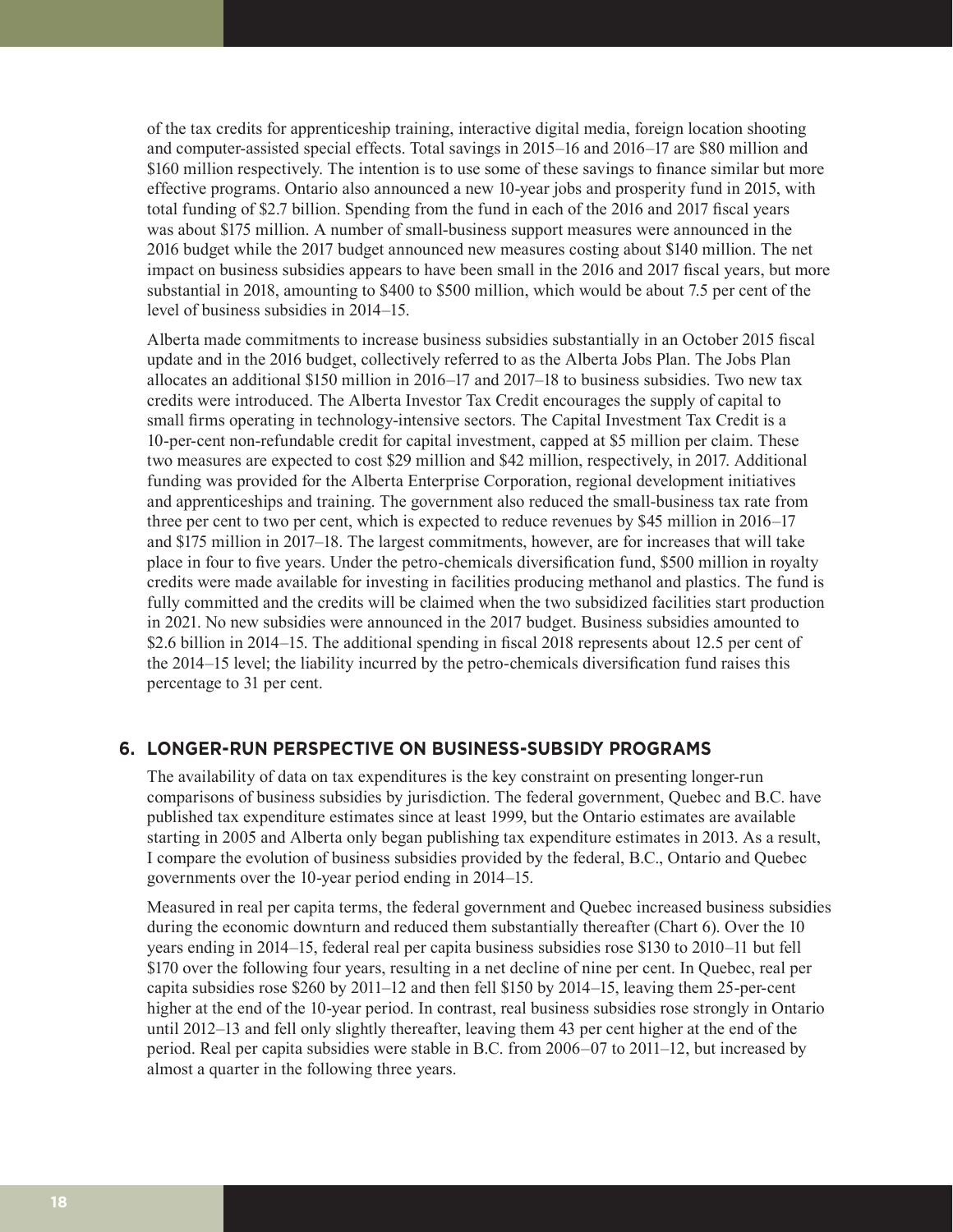

**FIGURE 6 EVOLUTION OF BUSINESS SUBSIDIES IN QUEBEC, ONTARIO, B.C. AND THE FEDERAL GOVERNMENT (2014\$ PER CAPITA)**

The net increase in *Ontario* subsidies over the 10-year period was approximately \$2.1 billion (in 2014 dollars). However, a substantial number of programs were either scaled back or eliminated during the 10 years, causing the sum of the absolute changes to reach \$4.2 billion. Agriculturalsupport payments accounted for about a fifth of the summed absolute changes, but the net change in agricultural spending over the period was close to zero. A further 35 per cent of the gross change can be explained by developments in eight programs. Economic growth and changes in program parameters increased the real cost of the small business deduction by about \$525 million. The largest new program was the purchase, at above-market prices, of electricity produced from renewable sources. Based on analysis by the Ontario auditor general (2015), the annual cost of this program will be about \$450 million a year from 2009 to 2017. Provision of transitional support to General Motors and introduction of the Ontario R&D Tax Credit each added about \$175 million to subsidy payments. Implementation of the Northern Electricity Rate Program, the Clean Energy Benefit for small business and additional support for the horse-racing industry each accounted for an additional \$100 million in subsidy payments. Outside of agricultural programs, the only sizable cutback was a reduction in the excise tax exemption for fuels, which lowered subsidies by \$300 million over the 10-year period.

Subsidies in *B.C.* rose approximately \$370 million (2014 dollars) over their 2006–07 to 2011–12 average in the three years ending in 2014–15. Enrichment of the small business deduction and the tax credit for foreign location shooting along with increased take-up of the mining exploration tax credit account for all of the increase.<sup>30</sup>

In *Quebec*, the real value of subsidies rose \$1.9 billion from 2005-06 to 2011-12. However, a substantial number of programs were either scaled back or eliminated during this period, so the sum of the absolute changes by program was almost \$3 billion. The largest change arose from enrichment

*<sup>30</sup>* The mining exploration tax-credit rate was also increased from 20 per cent to 30 per cent for exploration activities undertaken in areas affected by the pine beetle infestation.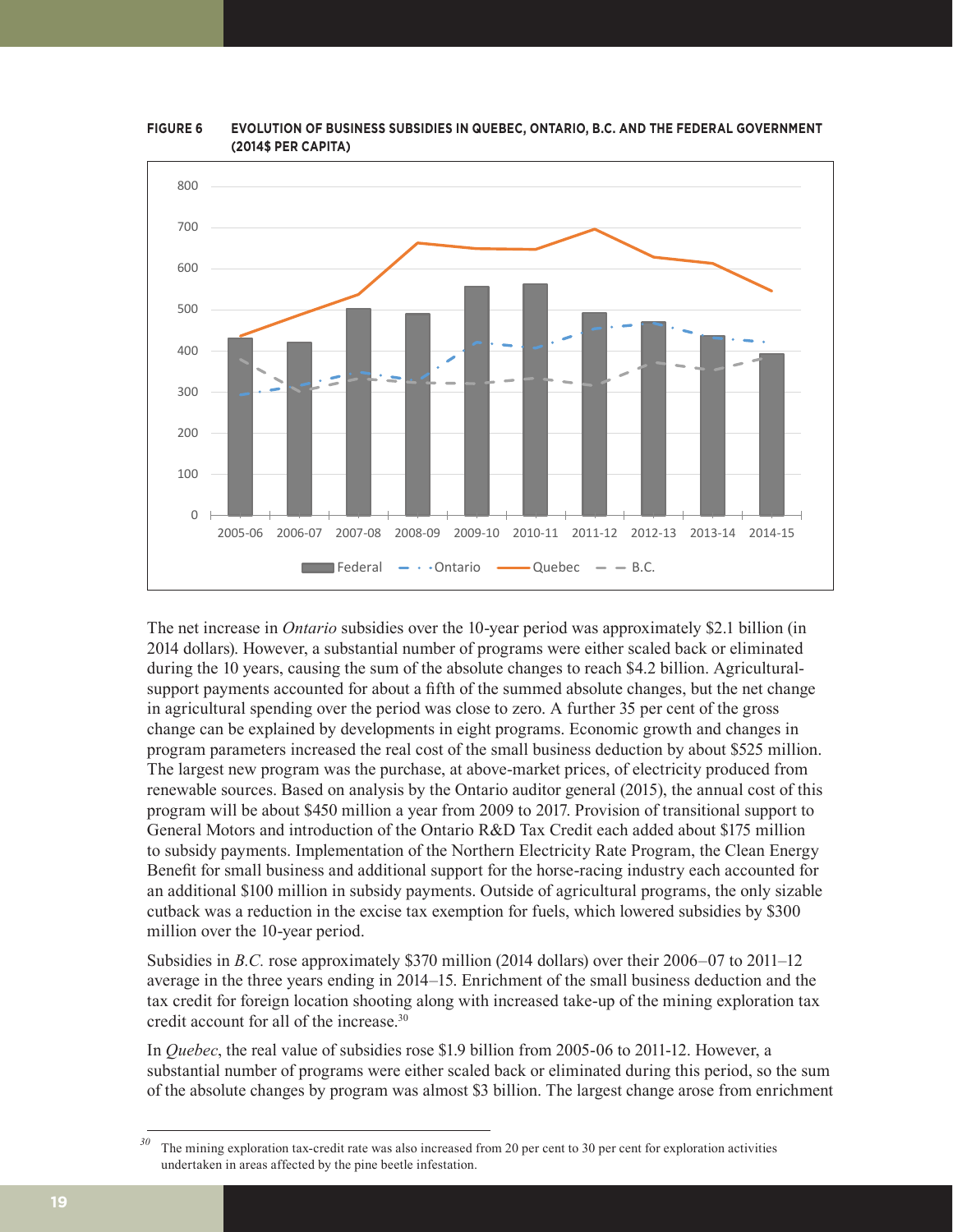of the small business deduction, which increased the real cost of subsidies by \$475 million. Substantial changes to agricultural-support programs resulted in a net increase in payments of \$360 million. Increased lending by Investissement Ouébec<sup>31</sup> added \$270 million to the cost of business subsidies. Quebec introduced two large programs over the 10 years: the Economic Development Fund, a general development program, and a refundable tax credit promoting the development of e-business. These programs added about \$440 million and \$310 million, respectively, to the cost of subsidies. Quebec reduced measured subsidies by about \$320 million when preferences available under the capital tax were eliminated along with the tax itself in 2012–13.

The net decline in Quebec's real business subsidies from their peak in 2011–12 to 2014–15 was \$1.1 billion. The sum of the absolute changes by program was about \$200-million higher. The declines were broad-based, but three measures made a substantial contribution. The subsidy arising from the lending activities of Investissement Québec fell approximately \$225 million over the three years. Hydro Québec subsidies provided to large industrial users, largely aluminum producers, declined a similar amount. And the subsidy provided for the construction of forest-access roads declined \$150 million. Quebec's 2014–15 budget announced a 20-per-cent cut in most tax-based business subsidies and the elimination or the reduction in the generosity of several others. Savings in 2014–15 were estimated at about \$150 million.

The real value of *federal* business subsidies rose \$5.2 billion from 2005–06 to 2010–11 but virtually the same amount in the following four years. Increases in the financing subsidies provided by the Business Development Bank and Farm Credit Canada<sup>32</sup> each accounted for about a quarter of the rise. Increased generosity of the small business deduction and higher agricultural income-support payments each contributed 13 per cent to the upswing to 2010–11. The largest contributors to the subsequent decline were the small business deduction (26 per cent), declining agricultural-support payments (nine per cent) and lower SR&ED investment tax credits (six per cent), reflecting reduced activity and policy changes. Notable increases during the period of overall decline came from the hiring/job tax credit implemented in 2012, new Quebec regional development subsidies, also implemented in 2012, and losses on the equity investment in General Motors.

A small number of programs experienced substantial and sustained changes over the 10-year period. The real value of flow-through shares declined almost 70 per cent (\$360 million), and the real value of the Atlantic investment tax credit fell approximately by half, or \$250 million, largely due to reduced take-up, although access by the oil and gas industry was restricted in 2014 and eliminated in 2016. Payments to Bombardier to support the C Series were eliminated, for a saving of about \$190 million, and payments under the SR&ED tax incentive fell \$170 million, reflecting policy changes and lower take-up in recent years. The Technology Partnerships Canada program was also eliminated, for a saving of \$330 million, but was effectively replaced by the Strategic Aerospace and Defence Initiative with spending of \$173 million in 2014–15. The lifetime capital gains exemption for farming and fishing property rose by three-quarters over the period (\$225 million), largely reflecting a series of enrichments to the measure.<sup>33</sup>

The way federal subsidies were delivered changed substantially from 2001–02 to 2014–15 (Chart 7). Two changes are notable. First, the share of spending programs rose almost 20 percentage points in 2003–04, largely due to increased agricultural income-support payments. Second, after roughly covering the social costs of their lending activities up to 2006–07, the federal Business Development Bank (BDC) and Farm Credit Canada began providing subsidized financing. This

*<sup>31</sup>* Investissement Québec was created in 2011, but represents a continuation of the Société générale de financement, which was active in 2005–06.

*<sup>32</sup>* For both the Business Development Bank and Farm Credit Canada, the subsidy provided was near zero in 2005–06 and 2006–07.

<sup>&</sup>lt;sup>33</sup> Fishing property was added in 2006 and the lifetime limit was increased in 2007 from \$500,000 to \$750,000 and to \$800,000 in 2013. See Finance Canada (2016)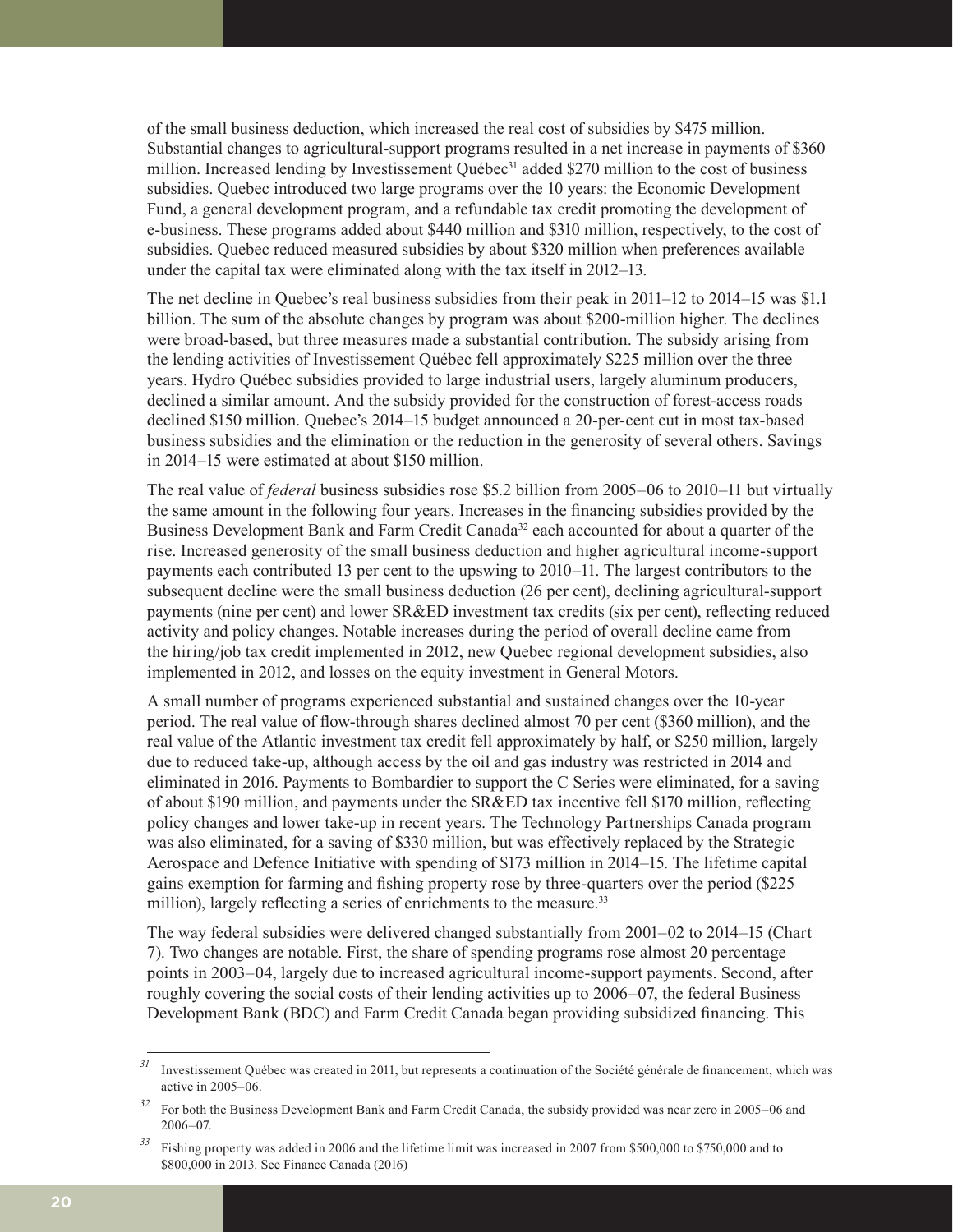shift coincided with a huge increase in government funding: government investment in BDC rose from \$1.8 billion in 2007 to \$15.9 billion in 2011. BDC's financing activity rose at a slower but still rapid pace: the \$4.5-billion increase represented a 40-per-cent rise over 2007 levels. These two changes resulted in a decline in the share of tax measures from about 80 per cent to about 45 per cent over the 14-year period.



**FIGURE 7 FEDERAL BUSINESS SUBSIDIES – DISTRIBUTION BY DELIVERY INSTRUMENT**

#### **7. ASSESSMENT OF SOME KEY PROGRAMS**

Classifying subsidy programs by rationale is a useful starting point for an evaluation exercise. If governments intervene to correct market failures, to support high-wage, high-productivity industries or to improve the efficiency of the tax system, the expectation is that better economic performance will result. However, since government intervention is costly, there may or may not be a net economic benefit. Evaluating programs in these categories therefore requires a rigorous assessment of their economic costs and benefits. The key cost of providing most business subsidies arises from the increase in taxes required to finance the measures. Higher taxes have unavoidable adverse impacts on incentives to work, save and invest that harm economic performance. When governments fund separate entities to provide services, however, the key consideration is the social cost of the capital invested. In all cases, governments spend money to administer subsidy programs and firms incur costs to comply with program requirements. Supporting high-wage, highproductivity industries can result in foreign retaliation or the use of similar subsidies, which is likely to put downward pressure on output prices. As a result, there could be a transfer of tax revenue (part or all of the subsidy) to foreigners, which would make the policy particularly expensive.

As stated earlier, income-support programs involve a trade-off between equity and efficiency. For these programs, a useful evaluation technique is to compare the economic costs imposed by the program to some measure of the change in equity. That is, it can be informative to calculate the economic cost per dollar of income transferred for various programs.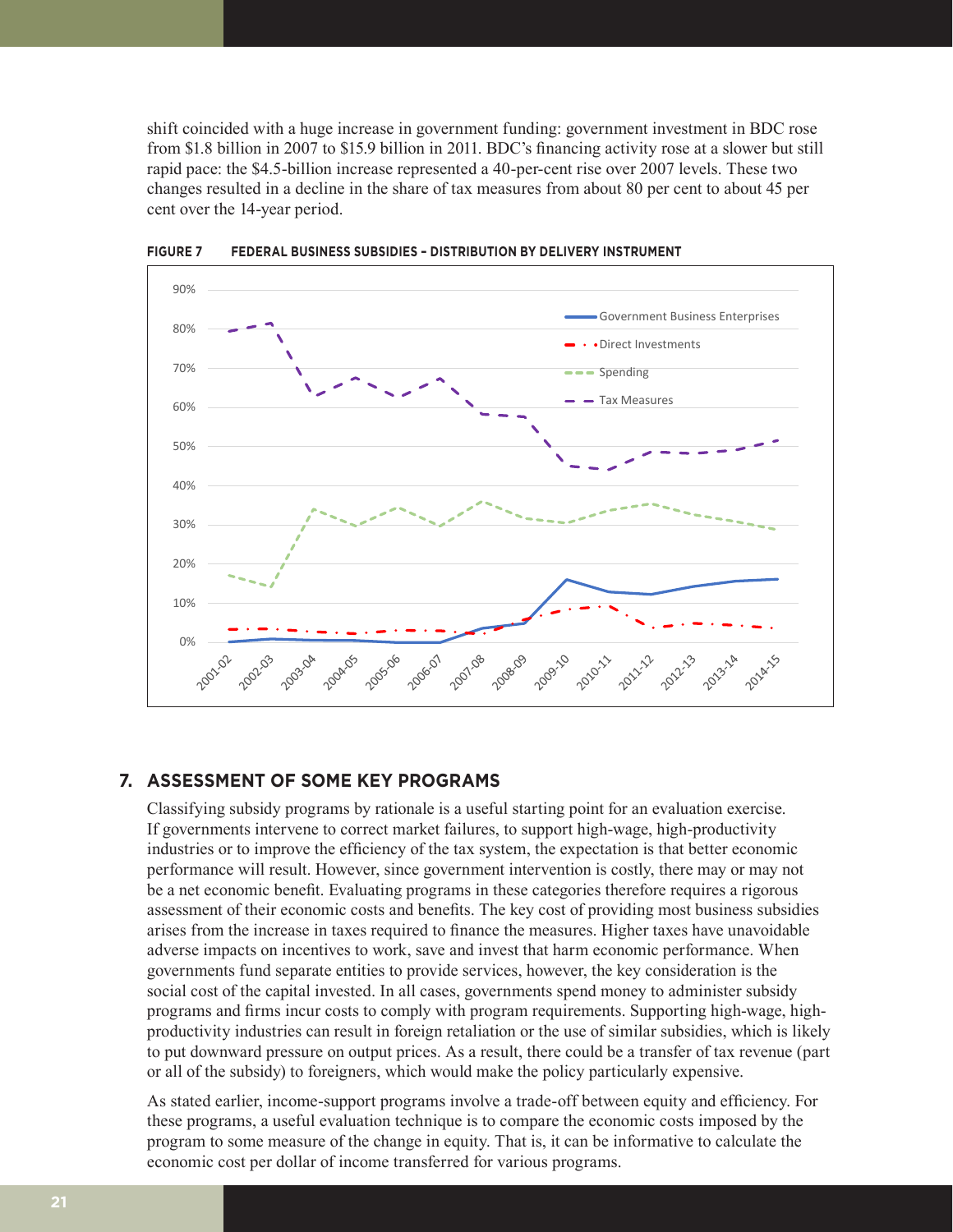In this section, I summarize published evaluations that I have performed of business subsidies for which a plausible case can be made that they will improve economic performance. An overview of the results is provided in Table 5. There are nine measures presented in the table, most of which are generic policies implemented by both the federal and provincial governments. These nine measures account for 80 per cent of all subsidies with the potential to improve economic performance, which in turn account for 70 per cent of all business subsidies provided by the federal government and the four largest provinces.

## 7.1. Small-business financing

The largest measure is the small business deduction, which accounts for 35 per cent of subsidies that could be expected to improve economic performance. The implicit objective of the small business deduction is to mitigate difficulties profitable small and medium-sized firms have accessing external financing, particularly bank loans. Eligible firms pay a reduced rate of tax on net income up to a certain limit, provided it is used to finance active business investment. In a recent study (Lester, 2017), I undertake a benefit-cost analysis of the small business deduction. While not all analysts agree that all small firms have difficulty accessing external financing, I assume that the reduction in the cost of capital arising from this measure improves the allocation of financial capital in the economy. The reduction in the cost of capital also increases the amount of investment in the economy. These benefits can be partially or completely offset by the cost of financing the small business deduction. If it is financed with higher taxes on larger firms, the net impact will be negative. With exactly offsetting impacts on investment by small and large firms, mitigation of the capital-market failure would in principle result in a small net economic benefit. However, small firms use both capital and labour less efficiently than larger firms do, and the resulting loss of efficiency causes a net decline in real income. If the small business deduction is financed by higher taxes on personal incomes or on purchases of goods and services, the net impact on real income will be positive.

The federal Business Development Bank provides higher-risk loans to SMEs through its Financing Program. In 2014–15, the value of the Financing Program portfolio was \$17.2 billion. In a recent paper (Lester 2017a), I undertake a benefit-cost analysis of this program assuming that the BDC is correcting a capital-market failure that causes banks to refuse credit to higher-risk borrowers. The benefit of correcting this market failure has to be set against the social cost of providing the loans, which is calculated using the methodology set out in Table 2. Capitalization by the government allows the BDC to provide loans to these borrowers at a lower interest rate than commercial banks. I estimate the potential reduction in interest rates to be about five per cent. Applied to the value of the loan portfolio and assuming none of BDC loans would have been underwritten by commercial banks, a reduction of that size implies a social benefit that is approximately a third of the social costs incurred by the BDC. Based on the updated estimates of the gross social cost of BDC operations shown in Table 2, the net social loss caused by the Financing Program is estimated at \$730 million in 2014–15.

Applying the same framework to loans made by Farm Credit Canada results in a social loss of \$1.2 billion.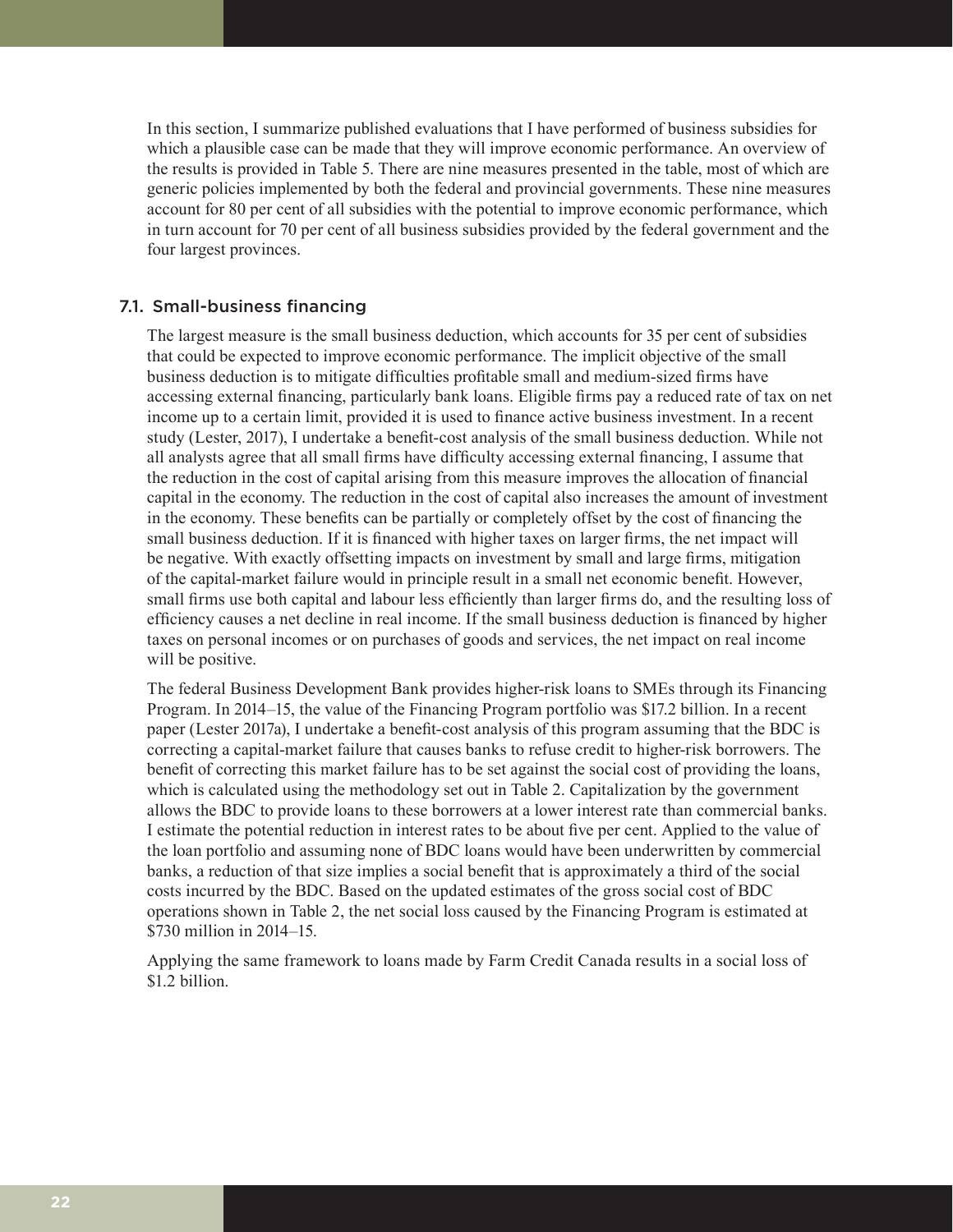#### **TABLE 5 ASSESSMENT OF KEY BUSINESS-SUBSIDY PROGRAMS WITH THE POTENTIAL TO IMPROVE ECONOMIC PERFORMANCE**

|                                                                       | All Jurisdictions 2014-15 |                      |                           |                                 |                                                                                                                                                                                                                                                |                           |
|-----------------------------------------------------------------------|---------------------------|----------------------|---------------------------|---------------------------------|------------------------------------------------------------------------------------------------------------------------------------------------------------------------------------------------------------------------------------------------|---------------------------|
|                                                                       | Program cost<br>(SM)      | % Share <sup>1</sup> | <b>Rationale</b>          | Impact on<br><b>Real income</b> | <b>Comments</b>                                                                                                                                                                                                                                | Reference                 |
| <b>Small Business</b><br>Deduction                                    | 7.365                     | 37.3%                | Capital<br>market failure | Negative                        | Cost of shifting resources into smaller, less-efficient firms<br>dominates the benefit of mitigating a capital market failure.                                                                                                                 | Lester (2017a)            |
| <b>Business</b><br>Development Bank -<br>Small-firm financing         | 1.427                     | 7.2%                 | Capital<br>market failure | Negative                        | Benefits of correcting the capital market failure are not<br>large enough to offset the social cost of providing the loans,<br>which is conceptually equivalent to the subsidy calculated<br>in Table 2.                                       | Lester (2017a)            |
| Farm Credit Canada<br>and provincial farm<br>lending programs         | 1.851                     | 9.4%                 | Capital<br>market failure | Likely<br>negative              | The net social cost of capital employed likely exceeds the<br>benefit of mitigating a capital market failure.                                                                                                                                  | This study                |
| Federal regular<br>SR&ED tax credit<br>(large firms)                  | 1.510                     | 7.6%                 | Externality               | Positive                        | Spillover benefits exceed the cost of financing the credit and<br>the cost of administering and applying for the incentive. The<br>credit rate is below the optimal level.                                                                     | Lester<br>(2012a)         |
| Provincial SR&ED<br>tax credits for<br>large firms <sup>2</sup>       | 599                       | 3.0%                 | Externality               | Positive                        | Combined federal-provincial credit rate remains below the<br>optimal level.                                                                                                                                                                    | Lester (forth-<br>coming) |
| Federal enhanced<br>SR&ED tax credit<br>(small firms)                 | 1.290                     | 6.5%                 | Externality               | Negative                        | Excessive subsidization, high administration and compliance<br>costs dominate spillover benefits. The credit rate exceeds its<br>optimal level.                                                                                                | Lester<br>(2012a)         |
| Provincial SR&ED<br>tax credits for<br>small firms <sup>2</sup>       | 637                       | 3.2%                 | Externality               | Negative                        | Provincial measures raise the subsidy rate further above its<br>optimal level.                                                                                                                                                                 |                           |
| Foreign location<br>shooting of films<br>and videos                   | 612                       | 3.1%                 | Industrial<br>policy      | Negative                        | The wage gap is not large enough to offset financing costs<br>and the partial transfer of the subsidy to foreign producers.                                                                                                                    | Lester (2013)             |
| Capital gains<br>exemption on<br>sale of small-<br>business shares    | 1.222                     | 6.2%                 | Tax policy<br>efficiency  | Neutral to<br>negative          | If financed by an increase in small-business tax rates, the<br>impact on investment, and hence real income, would be<br>approximately neutral. If financed by a higher general<br>corporate income tax rate there would be a real income loss. | Lester (2017a)            |
| Subtotal                                                              | 16,513                    | 83.6%                |                           |                                 |                                                                                                                                                                                                                                                |                           |
| Subsidies with<br>the potential to<br>improve economic<br>performance | 19.754                    |                      |                           |                                 |                                                                                                                                                                                                                                                |                           |
| All subsidies                                                         | 28,574                    |                      |                           |                                 |                                                                                                                                                                                                                                                |                           |

1. Share of subsidies with the potential to improve economic performance.

2. Estimated for Alberta and BC by applying the national share of small and large firms in performing R&D to the total cost of the credit. For Quebec, the information on shares was supplemented by the relative credit rates for large and small firms.

# 7.2. Assistance for R&D

The federal government offers two tax credits for current expenditure on scientific research and experimental development: an "enhanced" 35-per-cent refundable credit for Canadian-controlled private corporations; and a 15-per-cent non-refundable or "regular" credit for other firms. In a 2012 study (Lester 2012a), I reported that the regular credit generated a net social benefit amounting to about 10 cents per dollar of tax revenue forgone. The optimal credit rate — the value that maximizes the dollar value of the social benefit — was calculated at 23 per cent. In contrast, the same study found that the enhanced credit resulted in a social *loss* of about 12 cents per dollar of tax revenue forgone. The higher subsidy rate and higher compliance costs per dollar of credit received for smaller firms explain the different outcomes. The optimal credit rate for the enhanced credit — in this case, the value that minimizes the loss — was also estimated to be 23 per cent.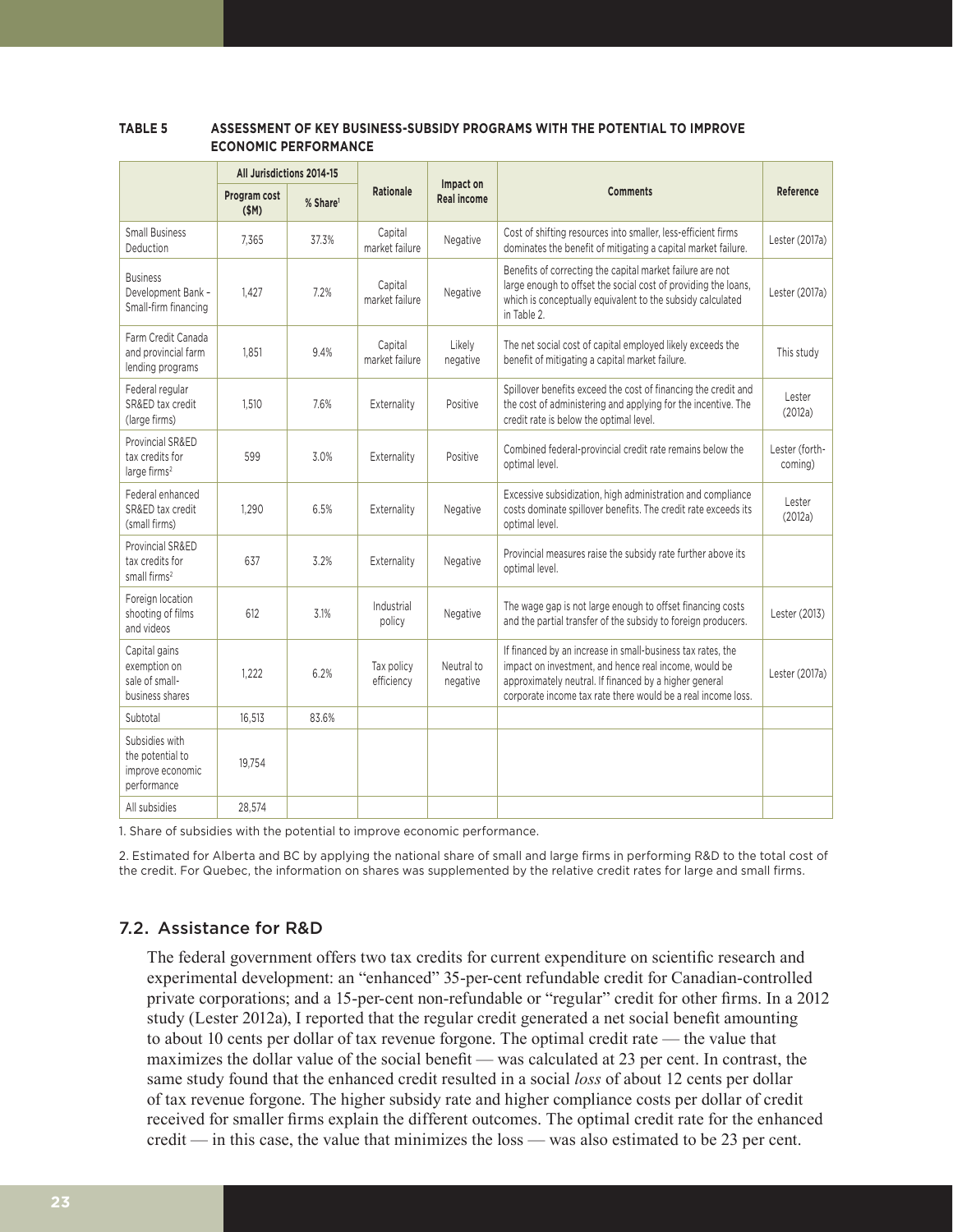In a more recent study (Lester 2017a), I perform a simplified benefit-cost analysis of overall federal-provincial R&D investment tax credits. Note that among the provinces, only Ontario provides different rates by firm size. The federal-provincial weighted-average effective SR&ED statutory tax credit for SMEs was about 43 per cent in 2014.34 Since the federal rate is above the calculated optimal subsidy rate, overlaying provincial subsidies necessarily increases the social loss. In addition, provincial variations in credit rates harm economic efficiency by shifting R&D investment across provincial boundaries, although this impact was not captured in the simplified benefit-cost analysis. In contrast, since the federal regular credit rate is below its optimal value, provincial programs raise the net social benefit from investment tax credits.

## 7.3. Foreign location shooting of films

In a 2013 paper (Lester 2013), I performed a benefit-cost analysis of the film and video production services tax credits, often described as tax credits for foreign location shooting, provided by the federal government and most provincial governments. The benefits included in the analysis were the additional tax revenue collected on non-resident performers and production services workers, along with cost savings realized on domestic production of films and videos due to increased scale of the industry. These benefits were overwhelmed by the costs imposed by raising taxes to finance the incentive, the transfer of part of the subsidy to foreign producers and the loss of efficiency caused by using subsidies to shift capital and labour into the film and video industry. The loss associated with the transfer of tax revenue to foreign producers is unusually large because all of the subsidized output is exported. This large terms-of-trade loss is a key factor raising the overall net social loss to almost 100 per cent of the tax revenue forgone.

A number of rationales are given for subsidizing foreign location shooting of films and videos. For example, the objectives of Ontario's program are to "attract investment, increase job creation and help build a high-value domestic film and television production sector."<sup>35</sup> The first two objectives could be claimed for any targeted incentive. Assuming market forces are sufficiently strong to allocate labour and capital to their most efficient uses, all such incentives would reduce real income, as was demonstrated by the benefit-cost analysis summarized above.

The third objective — to create a high-value industry — implicitly rejects the assumption that capital and quality-adjusted labour earn the same return in all applications. As discussed in Section 2, there is evidence to support this view. However, while the necessary condition for industrial policy to be effective exists, government intervention is costly, so inter-industry differences in productivity would have to be substantial to realize a net benefit. In the case of the film-production-services industry, the productivity of labour and capital (total factor productivity) would have to be almost two-thirds higher than the all-industry average for the policy to generate a net social benefit. While estimates of total factor productivity by detailed industry are not available, such a large productivity advantage is highly unlikely given relative wages in a slightly more broadly defined industry. Statistics Canada data show that on average over the five years ending in 2015, wages in the motion picture and video industry were approximately equal to the economywide average.<sup>36</sup>

*<sup>34</sup>* Provincial tax credits are deducted from the base for the federal tax credit, so the federal-provincial effective rate is lower than the statutory rate.

*<sup>35</sup>* Quoted in "Report of the Expert Panel Examining Ontario's Business Support Programs," June 30, 2014.

*<sup>36</sup>* Cansim Table 281-0047.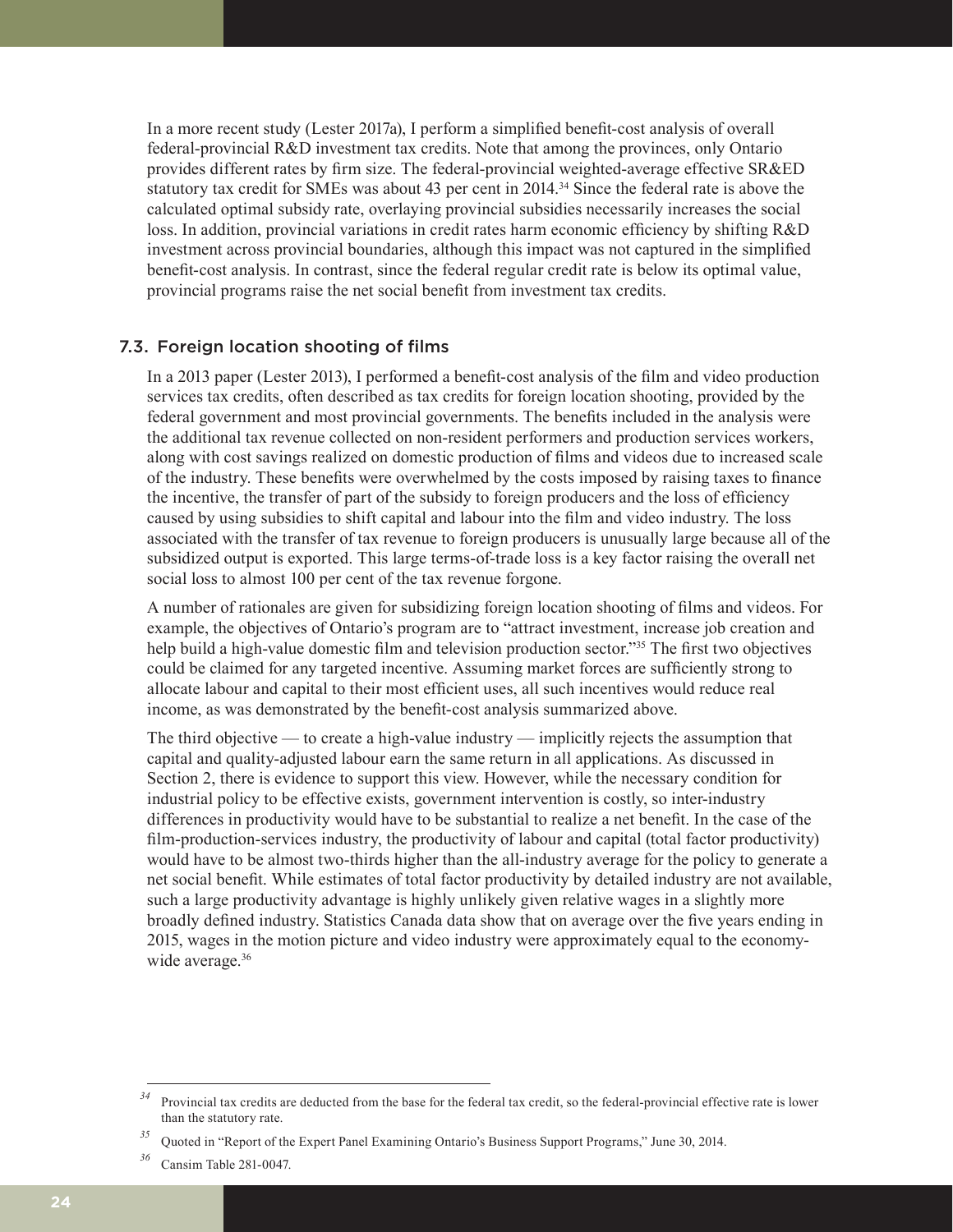#### 7.4. Capital gains exemptions on the sale of small-business shares

The federal and all provincial governments provide a lifetime limited exemption for capital gains realized on the sale of small-business shares. As discussed in Section 2, taxation of capital gains on business shares can give rise to double taxation. If an innovation raises expected profitability of a firm, both the increase in the value of the shares and the additional income arising from the innovation will be taxed. The partial effect of exempting the sale of small-business shares from capital gains taxation is therefore to raise economic efficiency by encouraging investment.

This benefit should be compared to the cost of raising the tax revenue to finance the exemption. If the financing source is an increase in the tax rate applied to small-business income, the negative impact on investment would be approximately the same as the positive impact arising from the exemption. On the other hand, a plausible case can be made that the quality of the investment stimulated by the capital gains exemption would be higher than the investment lost through a higher income-tax rate. If the financing source is an increase in the general corporate income-tax rate, the net impact on investment would still be small, but the overall impact on efficiency would likely be negative for two reasons. First, the change in relative tax rates would shift capital from large firms to smaller, less-efficient firms. Second, a higher general corporate income-tax rate would induce international profit shifting out of Canada, so preserving revenue neutrality would involve a larger tax-rate increase than if the exemption is financed by raising the small-business tax rate. The net impact would be positive if the financing source is the personal-income or valueadded tax rate, but the corporate income tax is a more natural source of financing since it keeps the overall tax burden on capital constant.

Of the seven measures reviewed in this section that address a standard market failure, only two clearly improve economic outcomes. These two programs — federal and provincial support for R&D performed by larger firms — account for about 11 per cent of the total funding for programs that could reasonably be expected to improve economic performance. The five other programs fail a benefit-cost test because of relatively small benefits from correcting market failures, high costs of intervention or too-high subsidy rates. The single industrial policy measure considered fails a benefit-cost test because the wage gap in the subsidized industry is not large enough to offset the costs of providing the subsidy. Capital gains exemptions on the sale of small-business shares have at best a neutral impact on real income, assuming the source of financing is higher corporate income taxes.

## **8. CONCLUSION**

This paper has presented unique information on business subsidies in Canada. Considering all delivery methods — program spending, the tax system, direct investment and the activities of government business enterprises — subsidies at the federal level and the four largest provinces were about \$870 per person. Surprisingly, per capita subsidies were highest in Alberta, which is also the least transparent in reporting subsidies. Further, recent announcements suggest that real per capita subsidies will grow at a faster pace in Alberta than in other jurisdictions.

The analysis undertaken in this paper indicates that well over half of the spending on subsidies is of questionable value. About 70 per cent of spending on business subsidies is used to address market failures, to improve the trade-off between efficiency and protecting the revenue base when designing the tax system or to pursue industrial policy objectives. A plausible case can be made for expecting measures in these categories to raise real income. However, because government intervention is costly, at least two-thirds of spending in this category — or just under half of overall business subsidies — fails to improve economic performance. Another 11 per cent of subsidies have neither an explicit income objective nor a convincing efficiency rationale, which raises the share of questionable spending to almost 60 per cent of the total.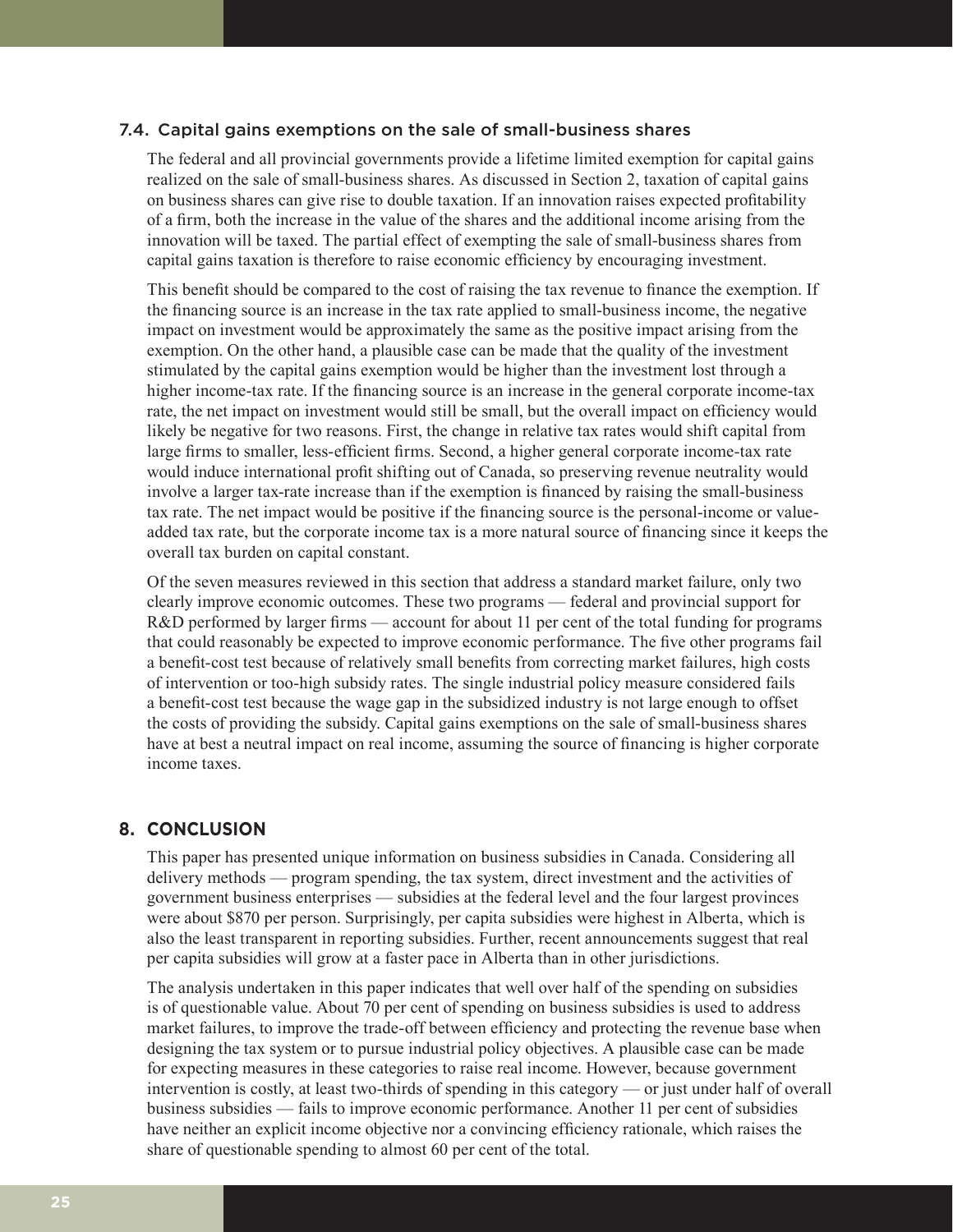# **ANNEX 1: DATA SOURCES FOR TAX EXPENDITURES**

Finance Canada, *Report on Federal Tax Expenditures — Concepts, Estimates and Evaluations* 2016. (<http://www.fin.gc.ca/taxexp-depfisc/2016/taxexp16-eng.asp>)

Ministère des finances du Quebec, *Dépenses fiscales* 2015 (published only in French). [http://www.finances.gouv.qc.ca/documents/autres/fr/AUTFR\\_DepensesFiscales2015.pdf](http://www.finances.gouv.qc.ca/documents/autres/fr/AUTFR_DepensesFiscales2015.pdf)

Ontario Finance Ministry, *Transparency in Taxation 2015*, available only online. <http://www.fin.gov.on.ca/en/budget/fallstatement/2015/transparency.html>.

Alberta Ministry of Finance, *Fiscal Plan 2016-19*, Tax Plan Annex. <http://finance.alberta.ca/publications/budget/budget2016/fiscal-plan-complete.pdf>.

B.C. Ministry of Finance, *Budget and Fiscal Plan,* Appendix A1*.* [http://bcbudget.gov.bc.ca/2015/bfp/2015\\_budget\\_and\\_fiscal\\_plan.pdf](http://bcbudget.gov.bc.ca/2015/bfp/2015_budget_and_fiscal_plan.pdf).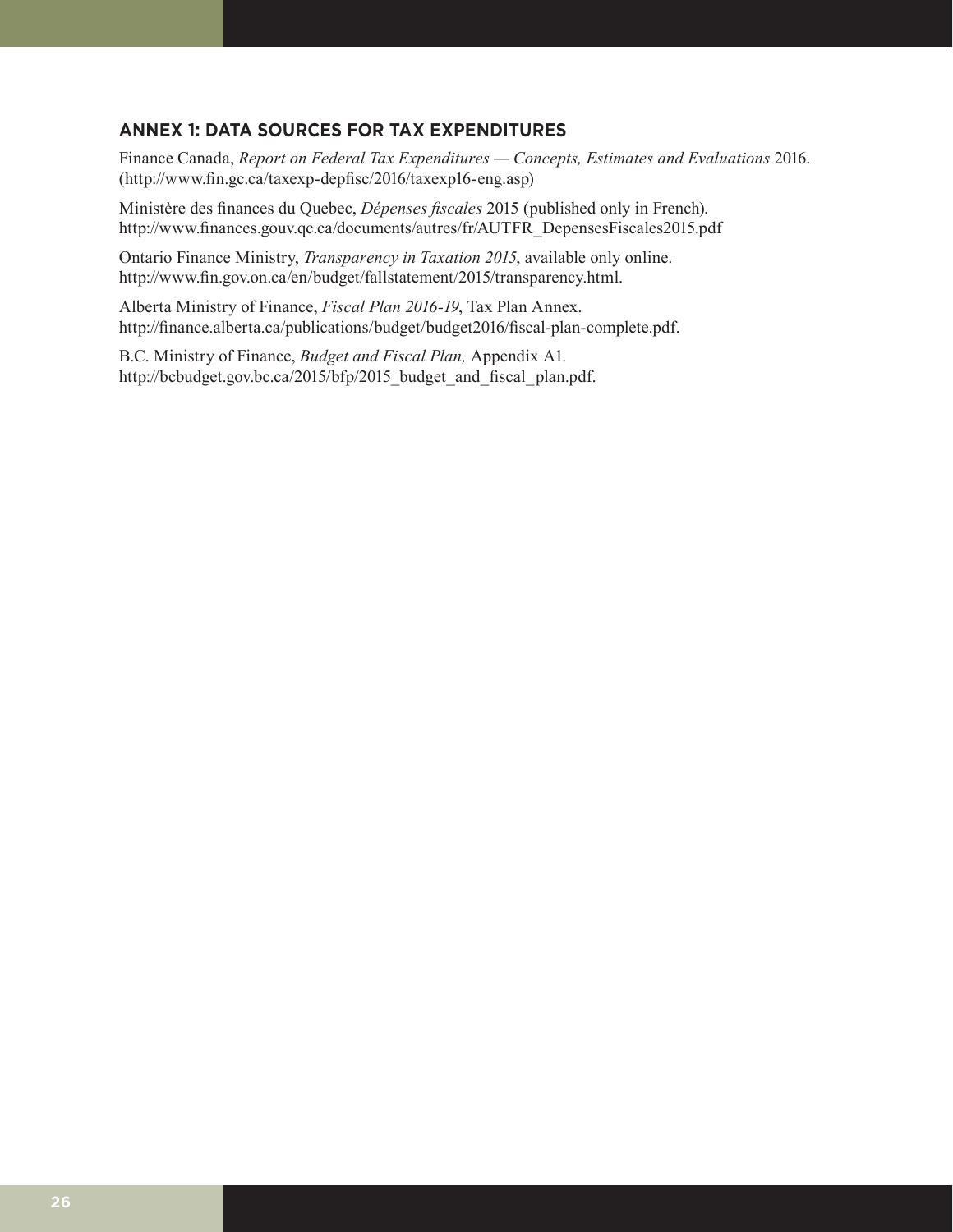# **ANNEX 2: KEY PROGRAMS BY JURISDICTION**

#### **TABLE A1 TOP TEN BUSINESS-SUBSIDY PROGRAMS - FEDERAL GOVERNMENT 2014-15**

|                                                     | \$ Millions | <b>Share of Total</b> | <b>Cumulative share</b> |
|-----------------------------------------------------|-------------|-----------------------|-------------------------|
| Small business deduction                            | 3,225       | 23.2%                 | 23.2%                   |
| SR&ED incentive - all firms                         | 2.800       | 20.1%                 | 43.3%                   |
| Farm Credit Canada                                  | 1,161       | 8.3%                  | 51.6%                   |
| Business Development Bank - SME financing           | 1.070       | 7.7%                  | 59.3%                   |
| Farm income insurance programs                      | 988         | 7.1%                  | 66.4%                   |
| Capital gains exemption - small-business shares     | 590         | 4.2%                  | 70.6%                   |
| Capital gains exemption - farm and fishing property | 525         | 3.8%                  | 74.4%                   |
| Hiring/job credit                                   | 320         | 2.3%                  | 76.7%                   |
| Atlantic investment tax credit                      | 225         | 1.6%                  | 78.3%                   |
| Investment in GM                                    | 188         | 1.3%                  | 79.6%                   |

## **TABLE A2 TOP TEN BUSINESS-SUBSIDY PROGRAMS - BC 2014-15**

|                                                                               | \$ Millions | <b>Share of Total</b> | <b>Cumulative share</b> |
|-------------------------------------------------------------------------------|-------------|-----------------------|-------------------------|
| Small business deduction                                                      | 976         | 54.4%                 | 54.4%                   |
| Foreign location shooting of films and video                                  | 265         | 14.8%                 | 69.1%                   |
| SR&ED incentive                                                               | 140         | 7.8%                  | 76.9%                   |
| Mining-exploration tax credit                                                 | 104         | 5.8%                  | 82.7%                   |
| Capital gains exemption-- small-business shares, farming and fishing property | 69          | 3.8%                  | 86.6%                   |
| Interactive digital media tax credit                                          | 37          | 2.1%                  | 88.6%                   |
| Small-business venture capital tax credit                                     | 23          | 1.3%                  | 89.9%                   |
| Tourism promotion (Destination BC)                                            | 23          | 1.3%                  | 91.2%                   |
| International business activities tax refund                                  | 20          | 1.1%                  | 92.3%                   |
| Low excise-tax rate for aviation fuel                                         | 20          | $1.1\%$               | 93.4%                   |

#### **TABLE A3 TOP TEN BUSINESS-SUBSIDY PROGRAMS - ALBERTA 2014-15**

|                                                                               | \$ Millions | <b>Share of Total</b> | <b>Cumulative share</b> |
|-------------------------------------------------------------------------------|-------------|-----------------------|-------------------------|
| Small business deduction                                                      | 1,100       | 41.9%                 | 41.9%                   |
| Farm income insurance programs                                                | 211         | 8.0%                  | 49.9%                   |
| Farm financing programs                                                       | 207         | 7.9%                  | 57.8%                   |
| Excise-tax exemption for fuel                                                 | 222         | 8.5%                  | 66.2%                   |
| SR&ED incentive                                                               | 82          | 3.1%                  | 69.4%                   |
| Capital gains exemption-- small-business shares, farming and fishing property | 72          | 2.7%                  | 72.1%                   |
| Farm fuel benefit                                                             | 71          | 2.7%                  | 74.8%                   |
| Bioenergy producer credit program                                             | 69          | 2.6%                  | 77.4%                   |
| Carbon capture and storage                                                    | 53          | 2.0%                  | 79.4%                   |
| Flow-through share deduction                                                  | 35          | 1.3%                  | 80.8%                   |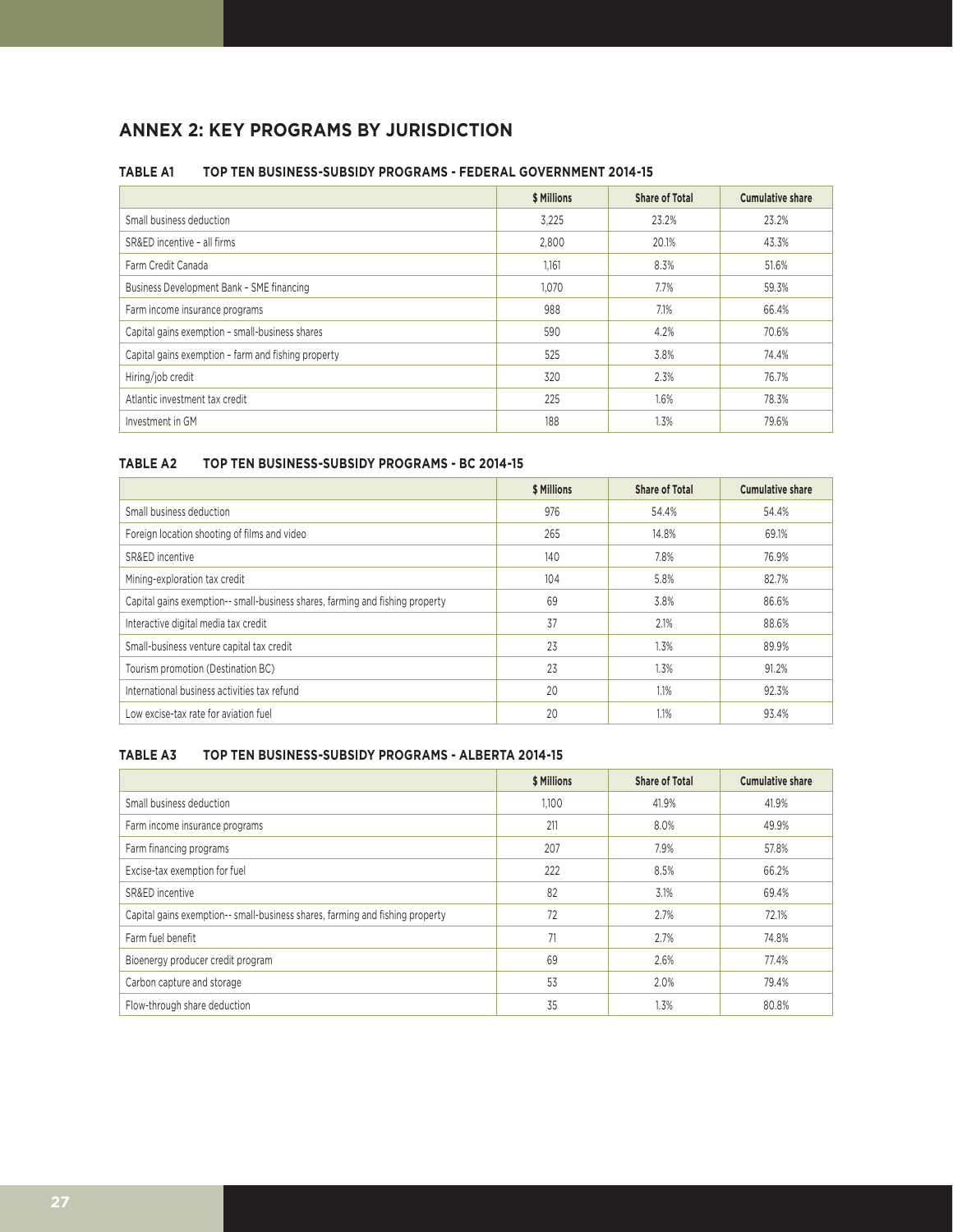#### **TABLE A4 TOP TEN BUSINESS-SUBSIDY PROGRAMS - ONTARIO 2014-15**

|                                                                               | \$ Millions | <b>Share of Total</b> | <b>Cumulative share</b> |
|-------------------------------------------------------------------------------|-------------|-----------------------|-------------------------|
| Small business deduction                                                      | 1,595       | 27.7%                 | 27.7%                   |
| Support for solar- and wind-generated electricity                             | 460         | 8.0%                  | 35.7%                   |
| SR&ED incentives                                                              | 340         | 5.9%                  | 41.7%                   |
| Reduced rate for aviation fuel                                                | 290         | 5.0%                  | 46.7%                   |
| Capital gains exemption-- small-business shares, farming and fishing property | 245         | 4.3%                  | 51.0%                   |
| Apprenticeship training tax credit                                            | 244         | 4.3%                  | 55.2%                   |
| Excise-tax exemption for fuel                                                 | 190         | 3.3%                  | 58.5%                   |
| Investment in GM                                                              | 182         | 3.2%                  | 61.7%                   |
| Tax credit for manufacturing & processing                                     | 175         | 3.0%                  | 64.7%                   |
| Interactive digital media tax credit                                          | 152         | 2.6%                  | 67.4%                   |

#### **TABLE A5 TOP TEN BUSINESS-SUBSIDY PROGRAMS - QUEBEC 2014-15**

|                                                    | \$ Millions | <b>Share of Total</b> | <b>Cumulative share</b> |
|----------------------------------------------------|-------------|-----------------------|-------------------------|
| SR&ED incentives                                   | 672         | 15.0%                 | 15.0%                   |
| Small business deduction                           | 469         | 10.5%                 | 25.5%                   |
| Farm income insurance programs                     | 446         | 10.0%                 | 35.4%                   |
| Support for the development of e-commerce          | 292         | 6.5%                  | 42.0%                   |
| Hydro Québec targeted price reductions             | 285         | 6.4%                  | 48.3%                   |
| General support from the Economic Development Fund | 229         | 5.1%                  | 53.4%                   |
| Financing assistance by Investment Québec          | 171         | 3.8%                  | 57.3%                   |
| Support for production of multimedia titles        | 151         | 3.4%                  | 60.6%                   |
| Labour investment fund tax assistance              | 146         | 3.3%                  | 63.9%                   |
| Property tax refund for farmers                    | 133         | 3.0%                  | 66.9%                   |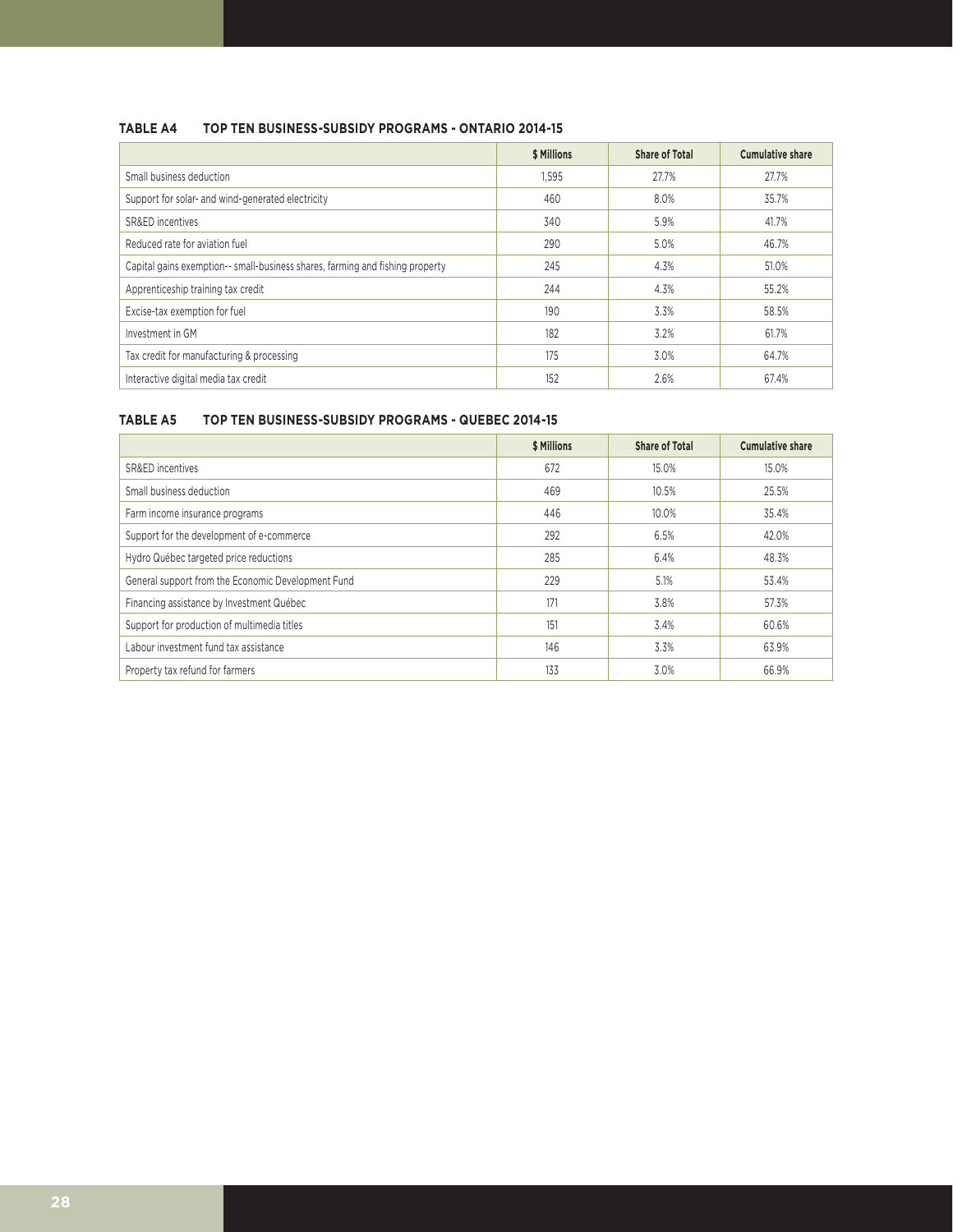#### **REFERENCES**

Bergevin, Philippe, and Finn Poschmann. 2013. "Reining in the Risks: Rethinking the Role of Crown Financial Corporations in Canada." *CD Howe Institute Commentary* 372. [http://papers.ssrn.com/](http://papers.ssrn.com/sol3/papers.cfm?abstract_id=2286869) [sol3/papers.cfm?abstract\\_id=2286869](http://papers.ssrn.com/sol3/papers.cfm?abstract_id=2286869).

Finance Canada. Budget 2015.

- ———. *Report on Federal Tax Expenditures Concepts, Estimates and Evaluations 2016*. Ottawa, Canada: Finance Canada, 2016.
- ———. 2016. *Report on Federal Tax Expenditures Concepts, Estimates and Evaluations 2016*. Ottawa, Canada: Finance Canada.
- Jenkins, Glenn, and Chun-Yan Kuo. 2007. "The Economic Opportunity Cost of Capital for Canada—An Empirical Update." *Queen's Economics Department Working Paper*, no. 1133. [http://citeseerx.ist.psu.](http://citeseerx.ist.psu.edu/viewdoc/download?doi=10.1.1.489.3929&rep=rep1&type=pdf) [edu/viewdoc/download?doi=10.1.1.489.3929&rep=rep1&type=pdf](http://citeseerx.ist.psu.edu/viewdoc/download?doi=10.1.1.489.3929&rep=rep1&type=pdf).
- Lester, John. Forthcoming. "Tax Incentives for Business Investment: Do They Work?" In *Conference Proceedings "Reforming the Corporate Tax in a Changing World."* Canadian Tax Foundation.
	- ———. 2012a. "Benefit-Cost Analysis of R&D Support Programs." *Canadian Tax Journal/Revue Fiscale Canadienne* 60 (4). [http://papers.ssrn.com/sol3/papers.cfm?abstract\\_id=2215681](http://papers.ssrn.com/sol3/papers.cfm?abstract_id=2215681).
	- ———. 2012b. "Managing Tax Expenditures and Government Program Spending: Proposals for Reform." *University of Calgary School of Public Policy Research Paper*. [http://papers.ssrn.com/sol3/](http://papers.ssrn.com/sol3/papers.cfm?abstract_id=2321923) [papers.cfm?abstract\\_id=2321923](http://papers.ssrn.com/sol3/papers.cfm?abstract_id=2321923).
	- ———. 2013. "Tax Credits for Foreign Location Shooting of Films: No Net Benefit for Canada." *Canadian Public Policy* 39 (3):451–472.
- ———. 2017a. "Policy Interventions Favouring Small Business: Rationales, Results and Recommendations." *University of Calgary School of Public Policy Research Paper* 10 (11):55.
- ———. 2017b. "Reviewing Federal Tax Expenditures." In *Income Tax at 100 Years: Essays and Reflections on the Income War Tax Act*, edited by Jinyan Li, Scott Wilkie, and Larry Chapman. Canadian Tax Foundation/L'Association Canadienne d'Etudes Fiscales.
- Mintz, Jack, Robert Brown, James Cowan, Bev Dahlby, Wilfrid Lefebvre, Nancy Olewiler, Norm Promilow, and Stephen R. Richardson. 1997. *Report of the Technical Committee on Business Taxation*. Ottawa, Canada: Department of Finance.
- Mintz, Jack, and Stephen R. Richardson. 1995. "The Lifetime Capital Gains Exemption: An Evaluation/ L'exonération Cumulative Des Gains En Capital: Une Évaluation." *Canadian Public Policy/Analyse de Politiques* 21:S1–S26.
- Office of the Auditor General of Ontario. Annual Report 2015. Queen's Printer for Ontario 2015, Chapter 3.04. [http://www.auditor.on.ca/en/content/annualreports/arreports/en15/2015AR\\_en\\_final.pdf](http://www.auditor.on.ca/en/content/annualreports/arreports/en15/2015AR_en_final.pdf).
- Pack, Howard, and Kamal Saggi. 2006. "Is There a Case for Industrial Policy? A Critical Survey." *The World Bank Research Observer* 21 (2):267–297.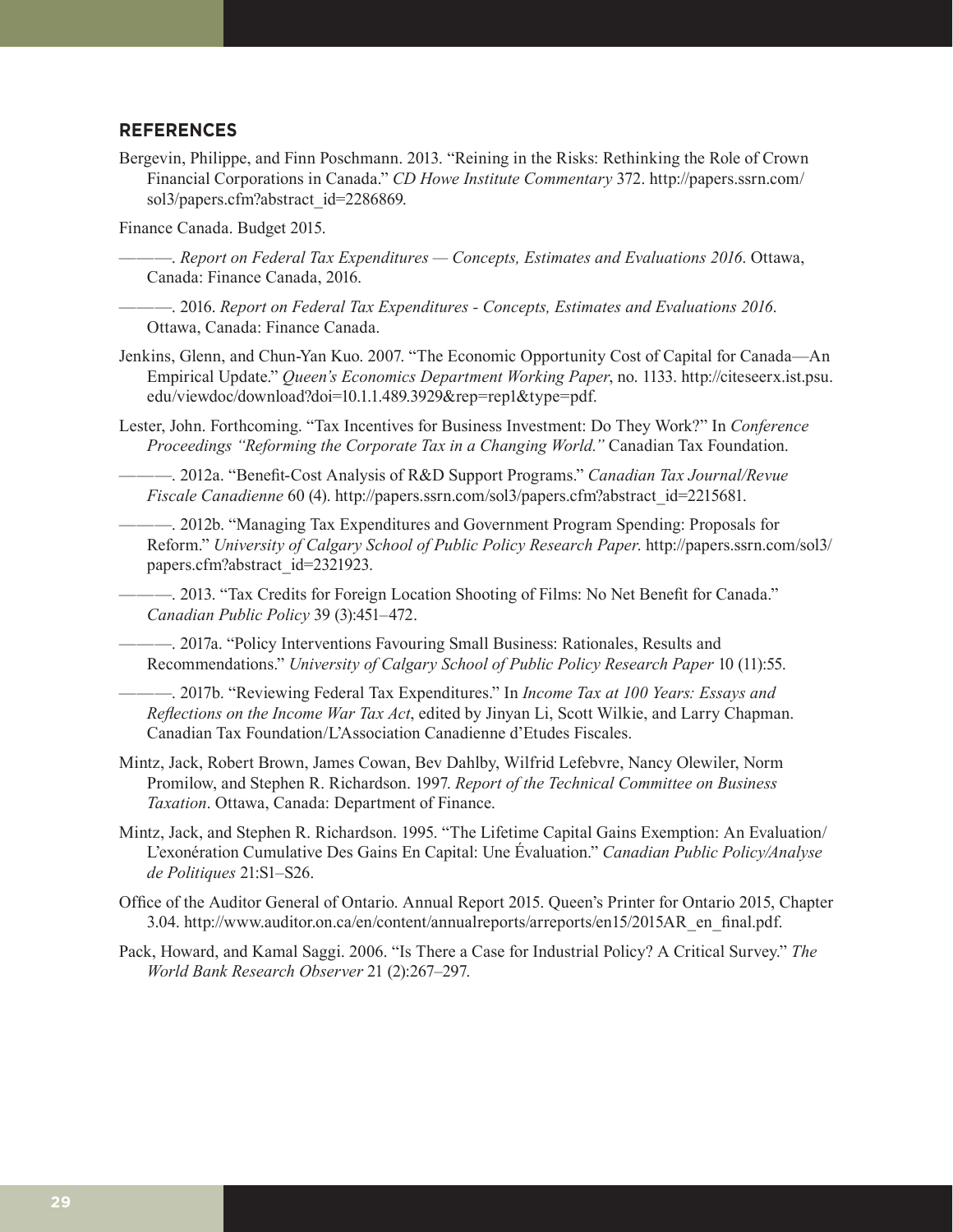#### **About the Author**

**John Lester** is a former federal government economist who writes on public policy issues. Mr. Lester's last public service assignment was as Director of Research for the Expert Panel Review of Federal Support to Research and Development. Prior to that, he managed the Tax Evaluations and Research Group at Finance Canada. Since leaving the public service, Mr. Lester has published papers with The School of Public Policy, the *Canadian Tax Journal*, *Canadian Public Policy* and the C.D. Howe Institute. His research and current interests include federal government's expenditure management system (including evaluation policy), cost-benefit analysis of government programs, particularly those related to R&D and innovation, as well as market failures in the financing of innovative projects and entrepreneurship policy.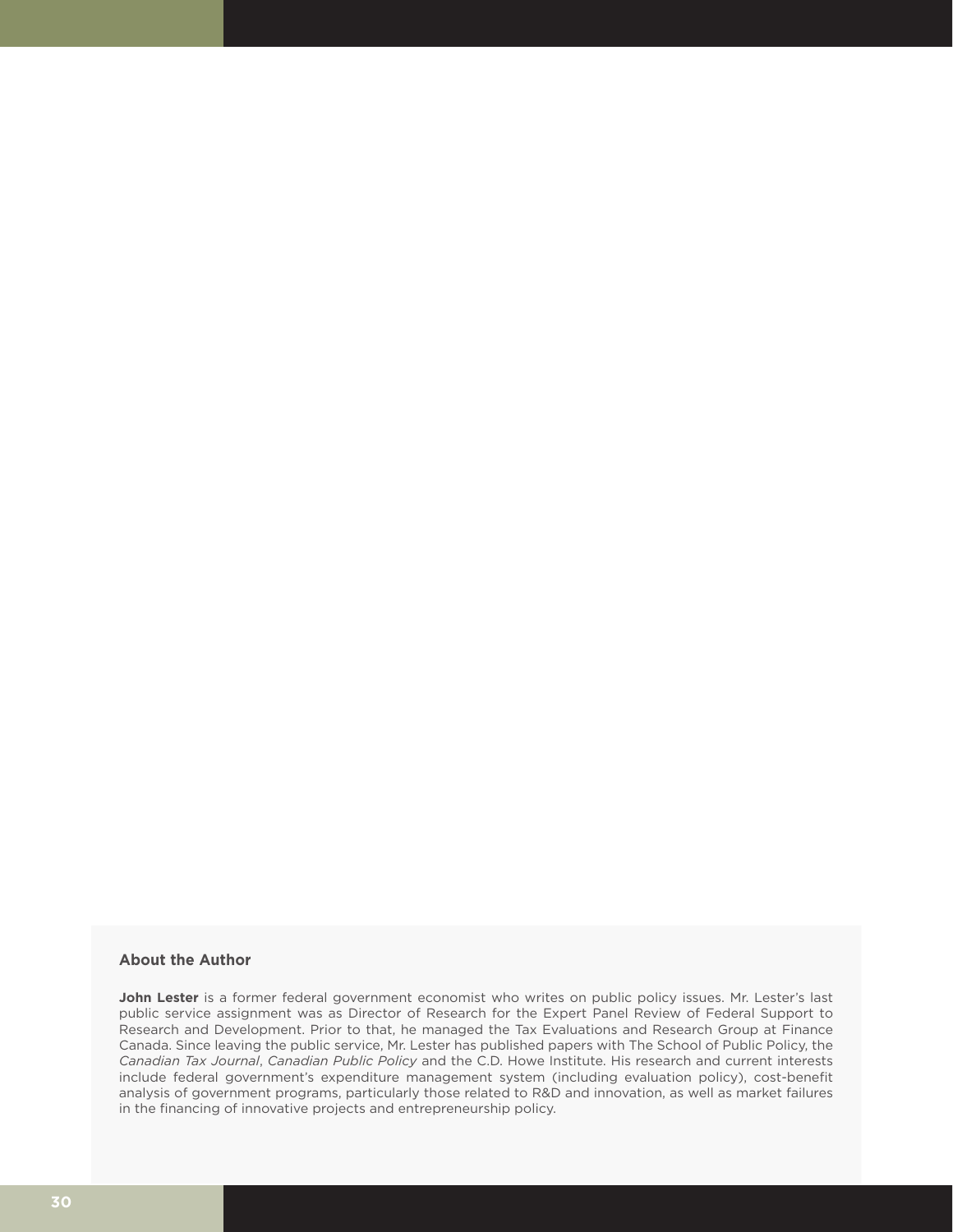#### **ABOUT THE SCHOOL OF PUBLIC POLICY**

The School of Public Policy has become the flagship school of its kind in Canada by providing a practical, global and focused perspective on public policy analysis and practice in areas of energy and environmental policy, international policy and economic and social policy that is unique in Canada.

The mission of The School of Public Policy is to strengthen Canada's public service, institutions and economic performance for the betterment of our families, communities and country. We do this by:

- *Building capacity in Government* through the formal training of public servants in degree and non-degree programs, giving the people charged with making public policy work for Canada the hands-on expertise to represent our vital interests both here and abroad;
- *Improving Public Policy Discourse outside Government* through executive and strategic assessment programs, building a stronger understanding of what makes public policy work for those outside of the public sector and helps everyday Canadians make informed decisions on the politics that will shape their futures;
- *Providing a Global Perspective on Public Policy Research* through international collaborations, education, and community outreach programs, bringing global best practices to bear on Canadian public policy, resulting in decisions that benefit all people for the long term, not a few people for the short term.

The School of Public Policy relies on industry experts and practitioners, as well as academics, to conduct research in their areas of expertise. Using experts and practitioners is what makes our research especially relevant and applicable. Authors may produce research in an area which they have a personal or professional stake. That is why The School subjects all Research Papers to a double anonymous peer review. Then, once reviewers comments have been reflected, the work is reviewed again by one of our Scientific Directors to ensure the accuracy and validity of analysis and data.

#### **The School of Public Policy**

University of Calgary, Downtown Campus 906 8th Avenue S.W., 5th Floor Calgary, Alberta T2P 1H9 Phone: 403 210 3802

#### **DISTRIBUTION**

Our publications are available online at www.policyschool.ca.

#### **DISCLAIMER**

The opinions expressed in these publications are the authors' alone and therefore do not necessarily reflect the opinions of the supporters, staff, or boards of The School of Public Policy.

#### **COPYRIGHT**

Copyright © Lester 2018. This is an open-access paper distributed under the terms of the Creative Commons license

[CC BY-NC 4.0](https://creativecommons.org/licenses/by-nc/4.0/), which allows non-commercial sharing and redistribution so long as the original author and publisher are credited.

#### **ISSN**

ISSN 2560-8312 The School of Public Policy Publications (Print) ISSN 2560-8320 The School of Public Policy Publications (Online) **DATE OF ISSUE** January 2018

#### **MEDIA INQUIRIES AND INFORMATION**

For media inquiries, please contact Morten Paulsen at 403-220-2540. Our web site, www.policyschool.ca, contains more information about The School's events, publications, and staff.

#### **DEVELOPMENT**

For information about contributing to The School of Public Policy, please contact Paul Beaudry by telephone at 403-220-4624 or by e-mail at paul.beaudry1@ucalgary.ca.